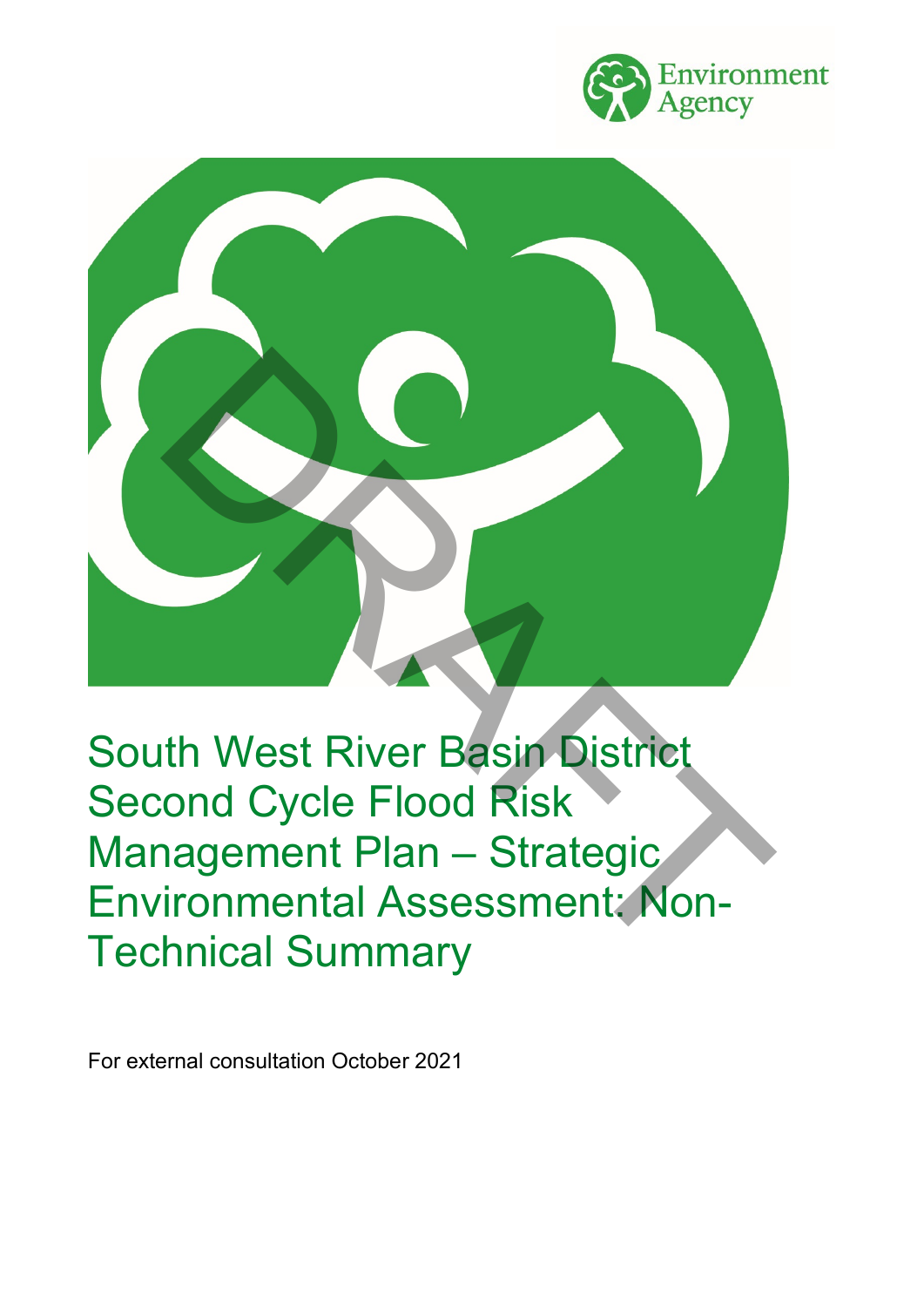We are the Environment Agency. We protect and improve the environment.

We help people and wildlife adapt to climate change and reduce its impacts, including flooding, drought, sea level rise and coastal erosion.

We improve the quality of our water, land and air by tackling pollution. We work with businesses to help them comply with environmental regulations. A healthy and diverse environment enhances people's lives and contributes to economic growth.

We cannot do this alone. We work as part of the Defra group (Department for Environment, Food and Rural Affairs), with the rest of government, local councils, businesses, civil society groups and local communities to create a better place for people and wildlife.

Published by:

Environment Agency Horizon House, Deanery Road, Bristol BS1 5AH

www.gov.uk/environment-agency

© Environment Agency 2021

All rights reserved. This document may be reproduced with prior permission of the Environment Agency.

Further copies of this report are available from our publications catalogue: http://www.gov.uk/government/publications or our National Customer Contact Centre: 03708 506 506 Susinesses, civil society groups and local communities to create<br>
alace for people and wildlife.<br>
(Christian Barry 2021<br>
Thus, Christian Barry 2021<br>
Thus, Denney Road,<br>
The produced with prior permission of the functions o

Email: enquiries@environmentagency.gov.uk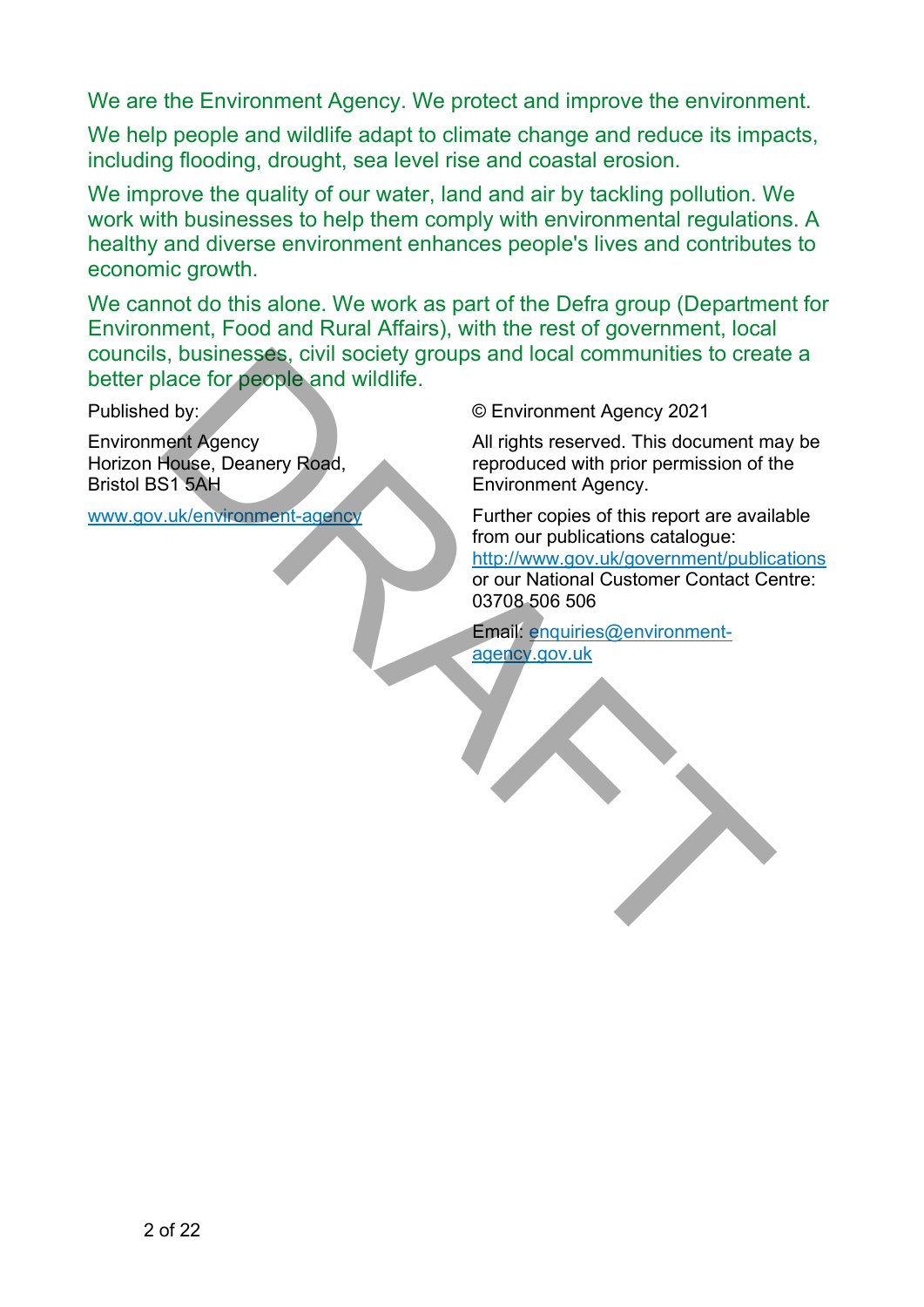# **Contents**

| The draft second cycle South West Flood Risk Management Plan 4                    |  |
|-----------------------------------------------------------------------------------|--|
|                                                                                   |  |
|                                                                                   |  |
|                                                                                   |  |
|                                                                                   |  |
|                                                                                   |  |
| Summary of significant environmental effects and mitigation actions and           |  |
| Table 1: Summary of environmental effect by environmental topic  10               |  |
|                                                                                   |  |
|                                                                                   |  |
|                                                                                   |  |
|                                                                                   |  |
|                                                                                   |  |
|                                                                                   |  |
|                                                                                   |  |
|                                                                                   |  |
| The significant environmental effects of national measures  15                    |  |
| The significant environmental effects of collections of measures in key locations |  |
| The significant environmental effects of different types of measures 17           |  |
| The significant environmental effects of the draft plan overall  17               |  |
|                                                                                   |  |
| Cumulative effects of the interactions between the draft plan and other relevant  |  |
|                                                                                   |  |
|                                                                                   |  |
|                                                                                   |  |
|                                                                                   |  |
|                                                                                   |  |
|                                                                                   |  |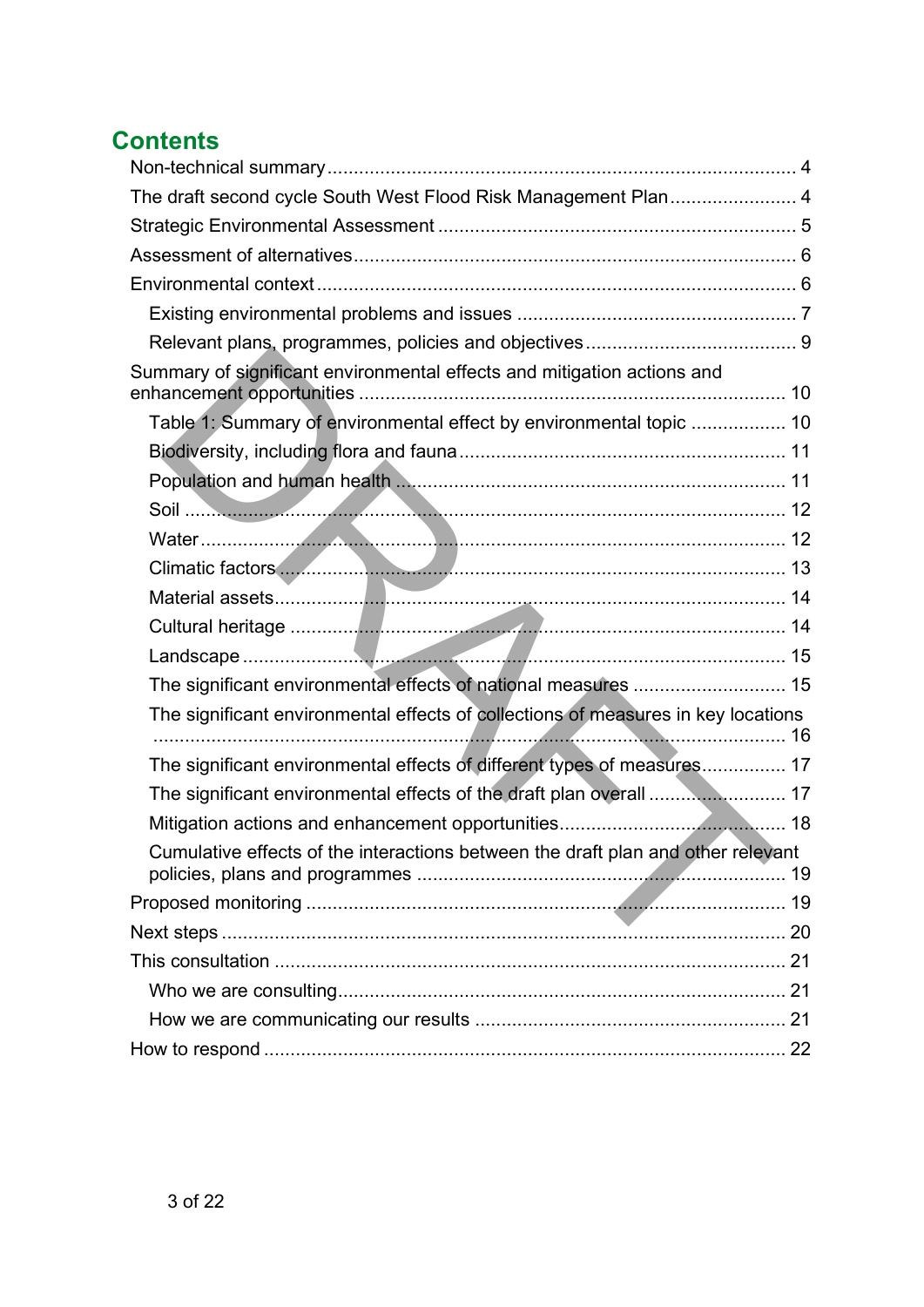# <span id="page-3-0"></span>**Non-technical summary**

<span id="page-3-1"></span>This is a summary of the environmental report for the [draft second cycle Thames](https://consult.environment-agency.gov.uk/fcrm/draft-second-cycle-flood-risk-management-plans)  [Flood Risk Management Plan](https://consult.environment-agency.gov.uk/fcrm/draft-second-cycle-flood-risk-management-plans) (FRMP). The environmental report presents the results of a strategic environmental assessment (SEA) carried out as part of the preparation of the draft second cycle FRMP. The environmental report and this summary must be published with the draft plan so that people can understand and comment on how the environmental effects should be considered in the development of the final FRMP.

### **The draft second cycle South West Flood Risk Management Plan**

The draft second cycle FRMP is a plan to manage significant flood risks in the Flood Risk Areas (FRAs) and a strategic area identified in the South West river basin district (RBD). Producing the second cycle FRMP for these areas is a requirement of the Flood Risk Regulations (2009).

However it is recognised that there are areas at risk of flooding outside of these FRAs. The Environment Agency, lead local flood authorities and other risk management authorities (RMAs) will continue to plan for and manage the risk of flooding to all communities. The draft plan has therefore been expanded to also show what is happening in other areas of the RBD that are outside of FRAs.

The Environment Agency worked together with other RMAs in the RBD to develop the first cycle FRMP in 2015. This was to create a plan to manage the risk from all sources of flooding. The second cycle FRMP will build on this approach and is closely aligned with the third cycle South West River Basin Management Plan (RBMP) and Shoreline Management Plans (SMPs). **draft second cycle South West Flood Risk**<br> **agement Plan**<br> **are assumed** cycle **FRMP** is a plan to manage significant flood risks in the Flan<br> **are assumed** cycle **FRMP** is a plan to manage significant flood risks in the

The ambition is for the second cycle FRMP to be a strategic, place-based plan that shows what is happening in flood risk management across the RBD. It is closely aligned with the:

- Government's 25 Year Environment Plan
- Environment Agency's National Flood and Coastal Erosion Risk Management Strategy for England

The second cycle FRMP will encourage closer ways of working and partnerships between RMAs that will help to achieve revised objectives and updated or new flood risk management measures.

A glossary of terms and abbreviations can be found in end sections of the main environmental report.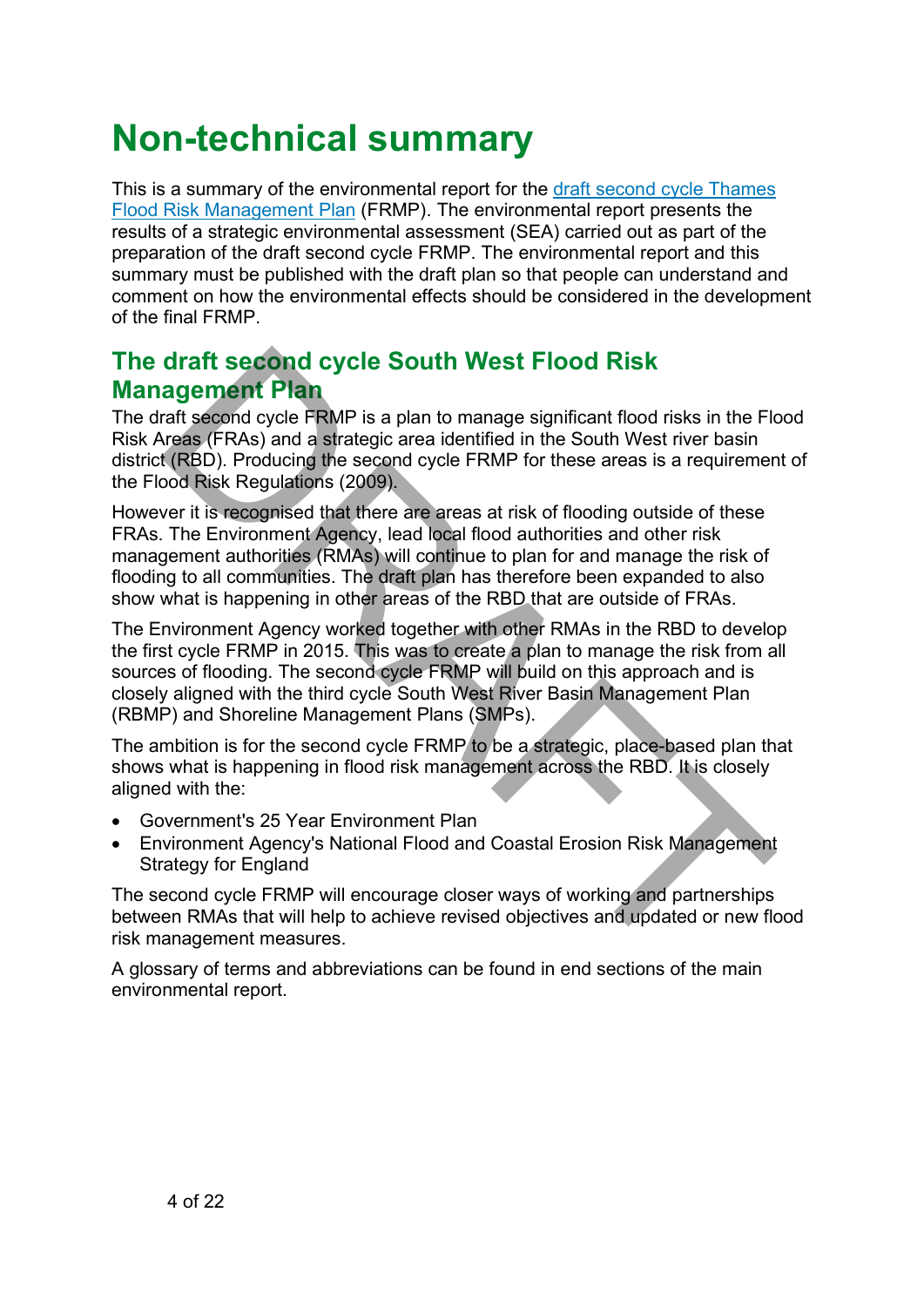# <span id="page-4-0"></span>**Strategic Environmental Assessment**

The environmental report provides a description of the strategic environmental assessment (SEA) process that was undertaken to fulfil the legal requirements of the Environmental Assessment of Plans and Programmes Regulations (England) (SI 2004 1633). SEA enables us to develop plans that will lead to better environmental Protecting and more sustainable environmental outcomes.

The environmental report sets out the assessment of the likely significant environmental effects of implementing the measures in the draft plan. To ensure the SEA focused on the likely significant effects of the draft plan, a scoping phase was undertaken at an early stage. In consultation with local and national specialists within the Environment Agency, the scoping concluded that significant effects on air quality were unlikely and therefore this topic was 'scoped out.' The draft plan has the potential to have significant effects on the other environmental topics was identified, including:

- **biodiversity**
- population and human health
- soil
- water
- climatic factors
- material assets
- cultural heritage
- landscape

The measures of the second cycle FRMP were then assessed against the criteria of each environmental topic for the significant effects of the draft plan.

Reasonable alternatives to the plan that have been considered are outlined blow. The environmental report considered other policy and legislation that it needed to. It also identified environmental issues and trends that provide a context for the second cycle draft plan. National and local plans, policies and programmes are identified in Annex A and B of the environmental report.

Where negative effects were predicted, the environmental report identifies mitigation actions to avoid, reduce or manage these negative effects. Where opportunities to increase the positive effects are identified, these enhancement opportunities were also recorded in the environmental report. The SEA also considers the cumulative effects of the draft plan by assessing potential effects due to interactions with other plans, programmes or policies at the river basin scale. The report sets out proposals for monitoring the significant environmental effects during the implementation of the FRMP measures. nvironment Agency, the scoping concluded that significant effects on air qualitiely and therefore this topic was 'scoped out.' The draft plan has the traitional term in the significant effects on the other environmental to

The environmental report, and the SEA process, aims to be proportionate to the context of the draft plan, avoiding duplication of other assessments that may be required in taking forward measures. For example, environmental assessments of individual measures at the strategy or project level have been excluded from detailed assessment to ensure environmental implications are considered more locally in future 'decision making' processes. They have been included in the whole plan and cumulative assessment sections of the SEA. The FRAs and strategic area are the focus of the key locations assessment, alongside an assessment of the plan as a whole.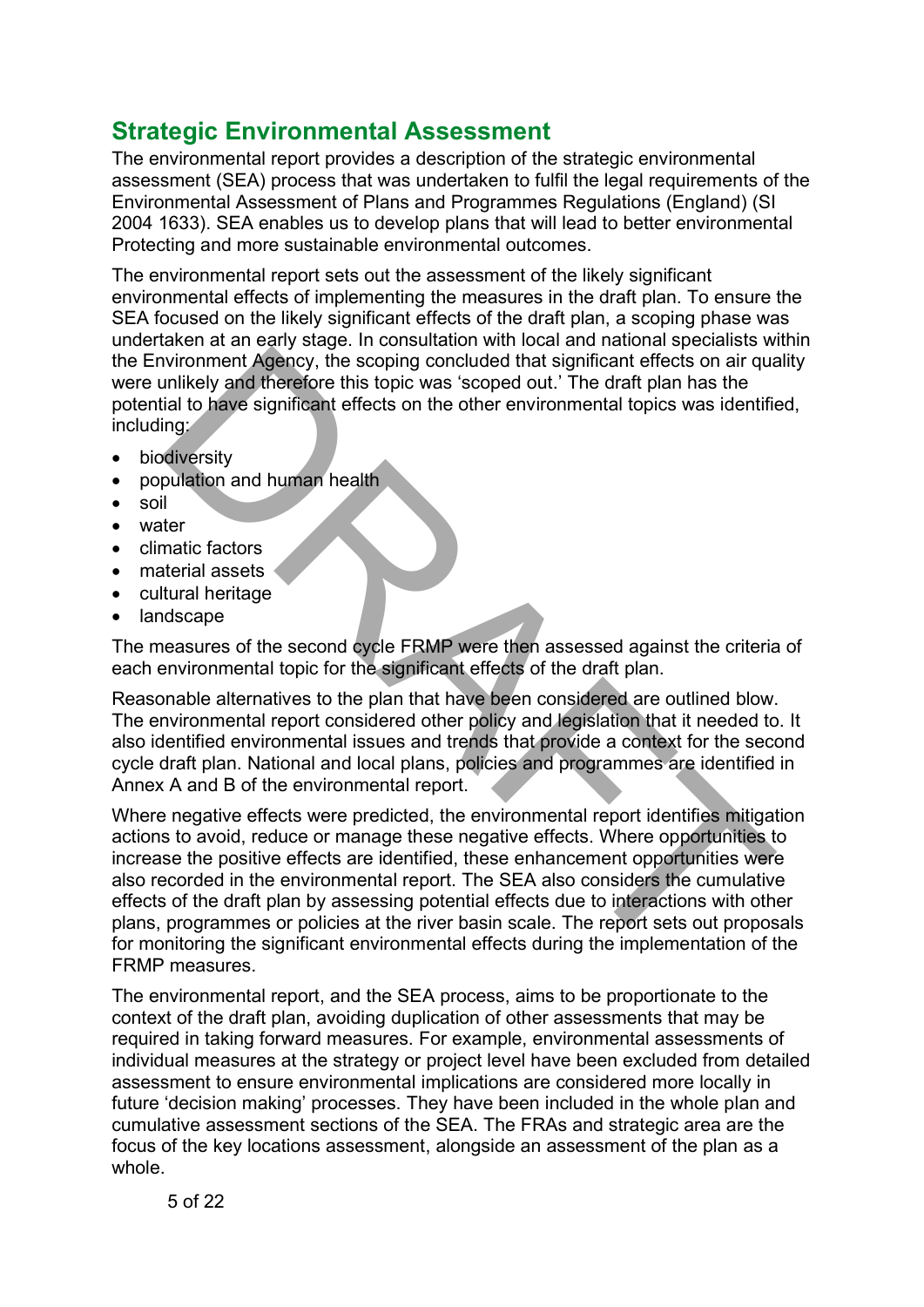### <span id="page-5-0"></span>**Assessment of alternatives**

As part of the assessment consideration was given to possible alternatives to the draft strategy. This included looking at a 'do nothing' alternative that assumed no action is taken to revise the first cycle FRMPs. This alternative was rejected because the [Flood Risk Regulations 2009](https://www.legislation.gov.uk/uksi/2009/3042/contents/made) (FRRs) require the FRMPs to be reviewed and revised every 6 years.

The assessment of alternatives also considered options for developing FRMPs. In preparing the first cycle FRMPs a 3-month consultation on how the plans should be developed was undertaken. The consultation presented 3 strategic options relating to development of the FRMPs including. As a result of the consultation it was agreed that a consolidated plan would be developed in partnerships with lead local flood authorities and other RMAs. As the FRRs require the second cycle FRMPs to review, update and build on the first cycle plans, the same strategic approach has been taken to develop the second cycle FRMPs.

At the individual plan level place-based alternatives were considered. The approach to developing and agreeing the objectives and the measures to be included in the draft FRMP differed between RBDs. Some held face to face or virtual workshops while others developed and refined measures via technical correspondence. In all cases the views of environmental and SEA specialists were central to this process, helping to shape and influence the plans and the measures which they comprise.

The proposed measures of the draft FRMP for the South West river basin district aim to build on first cycle FRMPs in setting out the future flood risk management needs. At the RBD scale they tend to set preliminary actions for the future investigation and development of business case appraisals and options. As such, further planning processes and supporting environmental assessments will focus on alternatives at these programme and project levels.

### <span id="page-5-1"></span>**Environmental context**

The South West river basin district (South West RBD) covers an area over 21,000km2 and includes the counties of Devon, Cornwall, Somerset and Dorset as well as parts of Hampshire and Wiltshire. The Isles of Scilly and Lundy Island are also included in the RBD. The South West RBD is home to around 5.4 million people. The RBD has a long stretch of coastline at approximately 1,000km. The RBD has the lowest population density of any English region, which fluctuates seasonally due to a thriving tourist industry. consolidated plan would be developed in partnerships with lead local flood<br>titles and other RMAs. As the FRRS require the second cycle FRMPs to<br>this it and other RMAs. As the FRRS require the second cycle FRMPs to<br>taken to

All local government authorities in the South West RBD, apart from Bournemouth, Christchurch and Poole Council, have declared a climate emergency. More than 20,000 properties are at high risk of flooding from rivers and the sea in the RBD.

The environment of the South West RBD is made up of a wealth of landscape and seascapes ranging from dramatic uplands, rocky coastlines, rolling hills, verdant river valleys, expansive estuaries and coastal plains, to dunes and beaches. Twelve Areas of Outstanding Natural Beauty (AONB) are designated for their distinct landscape characteristics which have shaped much of the RBD's heritage and population growth.

The complex mosaic of both natural and manmade landscapes features here in the South West RBD collectively form a landscape that is rich in character. The rural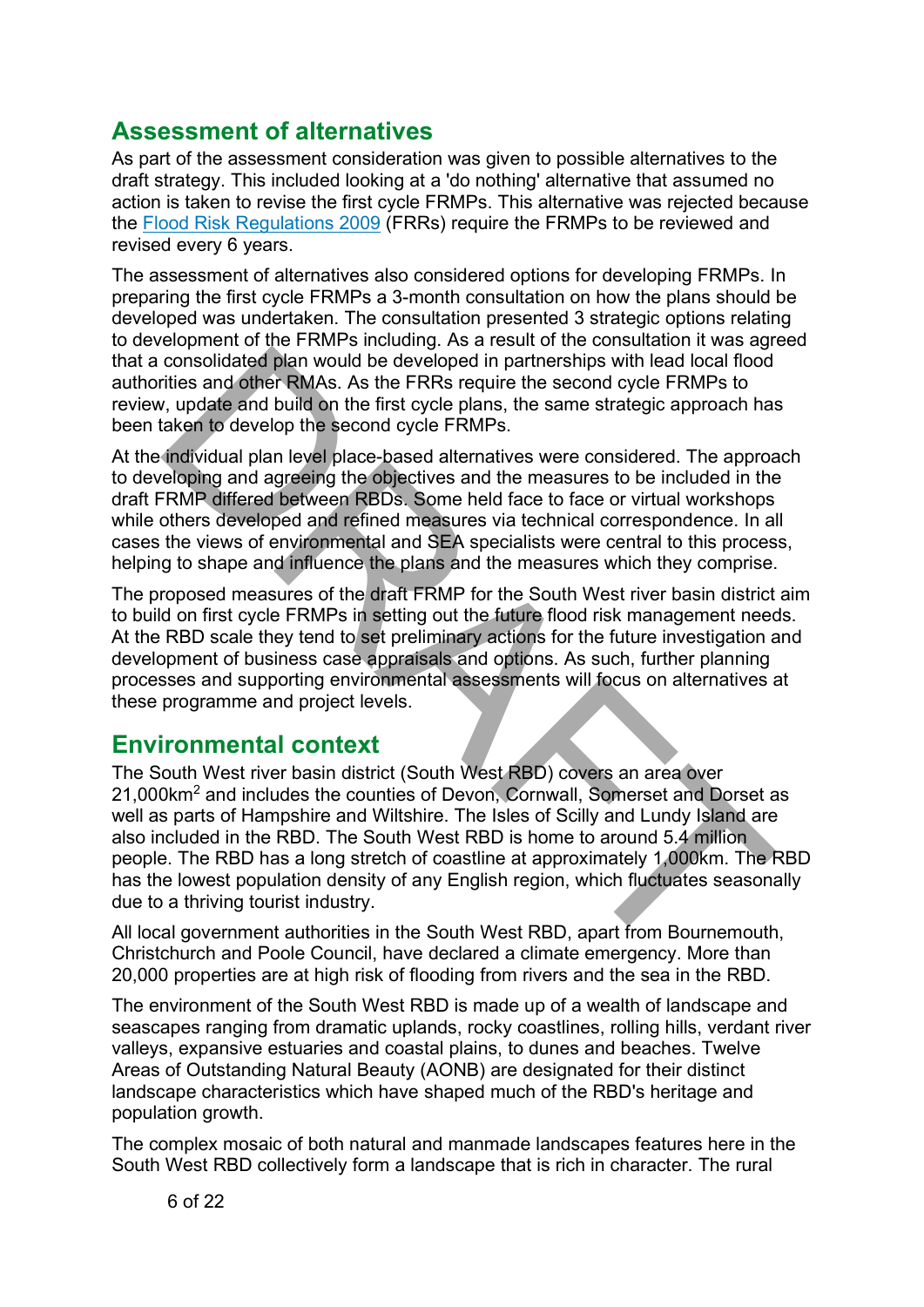landscape with 80% of the land under agricultural use and just 6% as defined as urban. The central urban hubs like Plymouth, Exeter, Taunton and Yeovil are separated by vast areas of rural land often occupied by smaller villages and commuter towns.

Terrestrial and water environmental supports an array of protected species as well as priority species and habitats listed under the NERC Act 2006. Many of these are dependent on the water environment, including water quality and water levels to support ongoing life. Designated spaces include Ramsar, Special Protected Areas (SPAs), Special Areas of Conservation (SACs), National Nature Reserves (NNR) and Local Wildlife Sites (LWS).

For example, the Somerset Levels and Moors is the largest inland wetland lowland in the country, internationally recognised as a Ramsar site and SPA for its assemblages of wildfowl. Of the European protected sites in the RBD, many of the designated space area water dependant, and near agricultural and urban land.

Archaeology is of great significance in the South West RBD. A strong sense of the cultural heritage is associated with the wealth of designated and non-designated archaeological remains which provide the evidence of past human interaction with and utilisation of the landscape. As a mainly rural region, this ranges from agricultural activity surviving as historic farming settlements and their surrounding intricate pattern of ancient fields, to the exploitation of mineral resources, as well as the commercial hubs often established on key rivers. cample, the Somerset Levels and Moors is the largest inland wetland lowlar<br>untry, internationally recognised as a Ramsar stie and SPA for its<br>ublages of widfowl. Of the European protected sites in the RBD, many of th<br>anded

The local economy of the South West RBD is supported by business, transport, health, tourism, recreation as well as manufacturing, mineral industries and the operation of commercial ports. Important infrastructure includes the rail and motorway network. Motorways provide links from the South West to the West Midlands, Wales and London.

Growth and development pressures within the South West RBD are particularly associated with the major towns and cities. This is also an increasing issue for the wider settlement network of market towns and villages. Other development pressures include development of new towns and villages, and transport infrastructure.

There are 9 management catchments in the South West RBD. A management catchment is an area with several, often interconnected, water bodies. The water body types within these management catchments comprise rivers, canals, lakes, estuarine and coastal waters and groundwater bodies.

There are 17 FRAs designated for significant risk of flooding from rivers and sea and 2 FRAs designated for significant risk of flooding from surface water.

The South West RBD is also home to the Somerset Levels and Moors (SLM) strategic area. The SLM is a unique manmade wetland area central to the South West RBD. Communities living in this area are prepared for flooding from rivers and the influence tide-locking has on the flood risk within the strategic area.

#### <span id="page-6-0"></span>**Existing environmental problems and issues**

The environmental report outlines existing environmental issues across the South West RBD and likely changes in the environmental context in the future.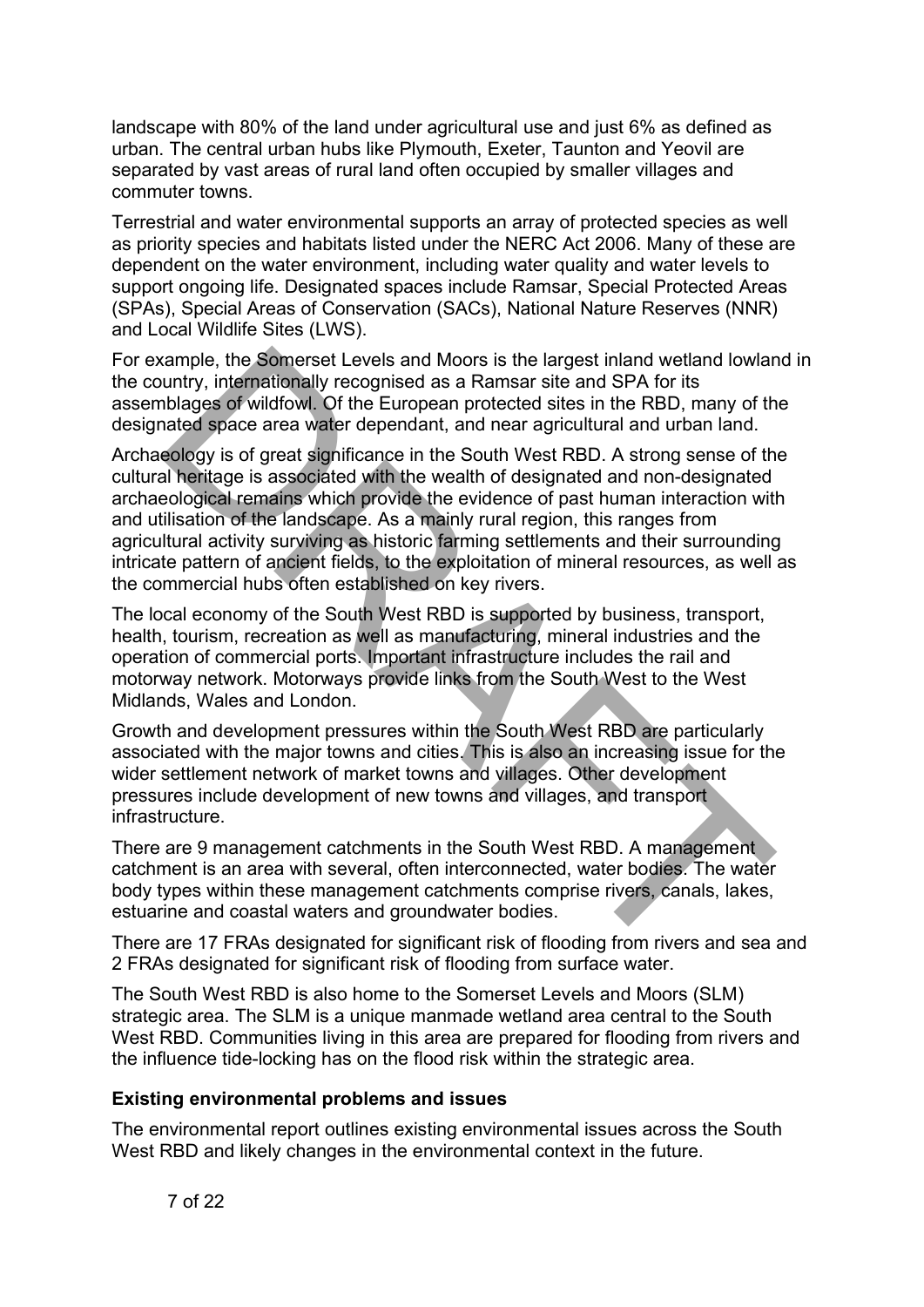The environment is facing a range of pressures across the RBD. This includes, but not exhaustively:

- a growing population and expansion of urban areas into difficult landscapes to develop in
- agricultural intensification to meet the demand of a growing and transient population
- land management practices which affect pollution levels in rural and urban areas, and the quality and availability of water as a resource for drinking, recreation and wellbeing
- increase in frequency and severity of flood events that will impact infrastructure, businesses, trade and those in vulnerable locations like coasts and estuaries
- direct and indirect loss of cultural heritage and archaeology resulting from rising sea level, intensification of flood events and unmitigated development
- maintenance and management of flood risk assets, the viability of building new schemes and feasibility of sustainable asset management
- impacts of flooding on landscape character resulting from increased vulnerability of some landscape types to rainfall
- pressure on biodiversity in response to climate change affecting water and terrestrial habitats and species

There is increasing public concern over the loss of biodiversity and policies such as biodiversity net gain and working with natural processes to renaturalise watercourses and the floodplain, may help to mitigate some biodiversity losses.

Internationally and nationally designated sites are likely to maintain their legislative Protecting. Therefore the increasing urbanisation of the South West RBD is unlikely to affect the geographical extents of these protected areas. Direct loss or fragmentation of habitat caused by development pressures may occur in areas outside protected sites. sinesses, trade and those in vulnerable locations like coasts and estuaries<br>ect and indiffect loss of cultural heritage and archaeology resulting from risin<br>a level, intensification of flood events and unmitigated developm

Many government authorities have declared an ecological emergency. In the South West RBD, this includes Dartmoor and Exmoor national parks, both of which have declared an ecological emergency and the latter publishing the first National Park Nature Recovery Vision.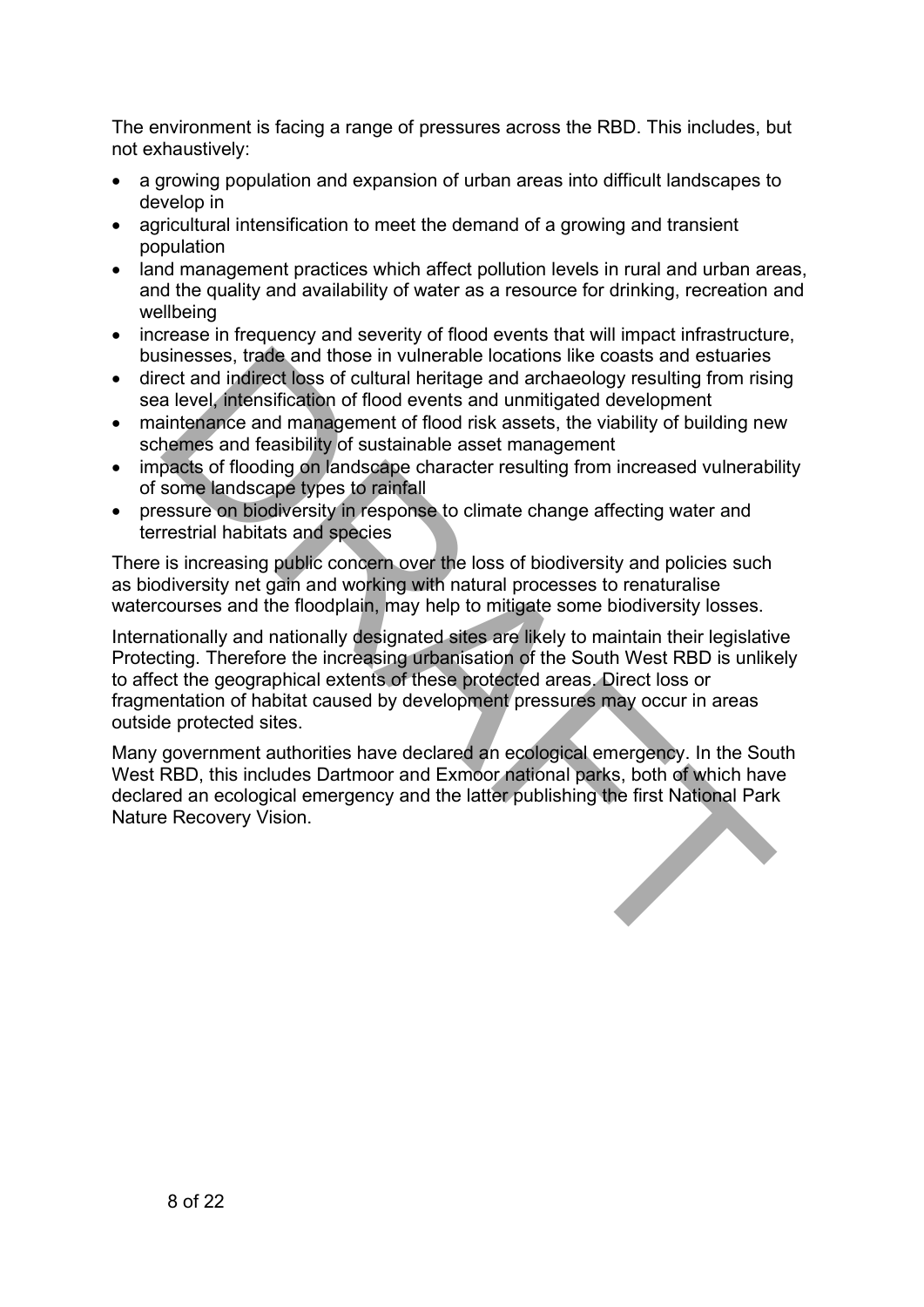#### <span id="page-8-0"></span>**Relevant plans, programmes, policies and objectives**

A review of relevant plans, programmes and policies at a national and local level was undertaken in the environment report. The main themes identified which will interact with the draft second cycle FRMP include:

- taking a strategic approach to managing and reducing flood risk
- adapting to a changing climate
- working in partnership to help communities prepare and recover from floods
- expanding the use of natural flood management solutions
- putting in place more sustainable drainage systems
- making 'at-risk' properties more resilient to flooding
- achieving environmental net gain as part of strategic development proposals
- responding to the ecological emergency by implementing the Nature Recovery Network
- enabling communities to be resilient to future flood and coastal risks
- aligning planning of flooding and coastal change and sustainable water management
- supporting local risk management authority decisions to manage surface water flood risk
- Influencing development planning and national planning policy

| $\frac{1}{2}$ at is properties increasing it to not any<br>hieving environmental net gain as part of strategic development proposals<br>sponding to the ecological emergency by implementing the Nature Recovery<br>twork <sup>®</sup> |
|----------------------------------------------------------------------------------------------------------------------------------------------------------------------------------------------------------------------------------------|
| abling communities to be resilient to future flood and coastal risks<br>gning planning of flooding and coastal change and sustainable water<br>anagement                                                                               |
| pporting local risk management authority decisions to manage surface wate<br>od risk                                                                                                                                                   |
| luencing development planning and national planning policy                                                                                                                                                                             |
|                                                                                                                                                                                                                                        |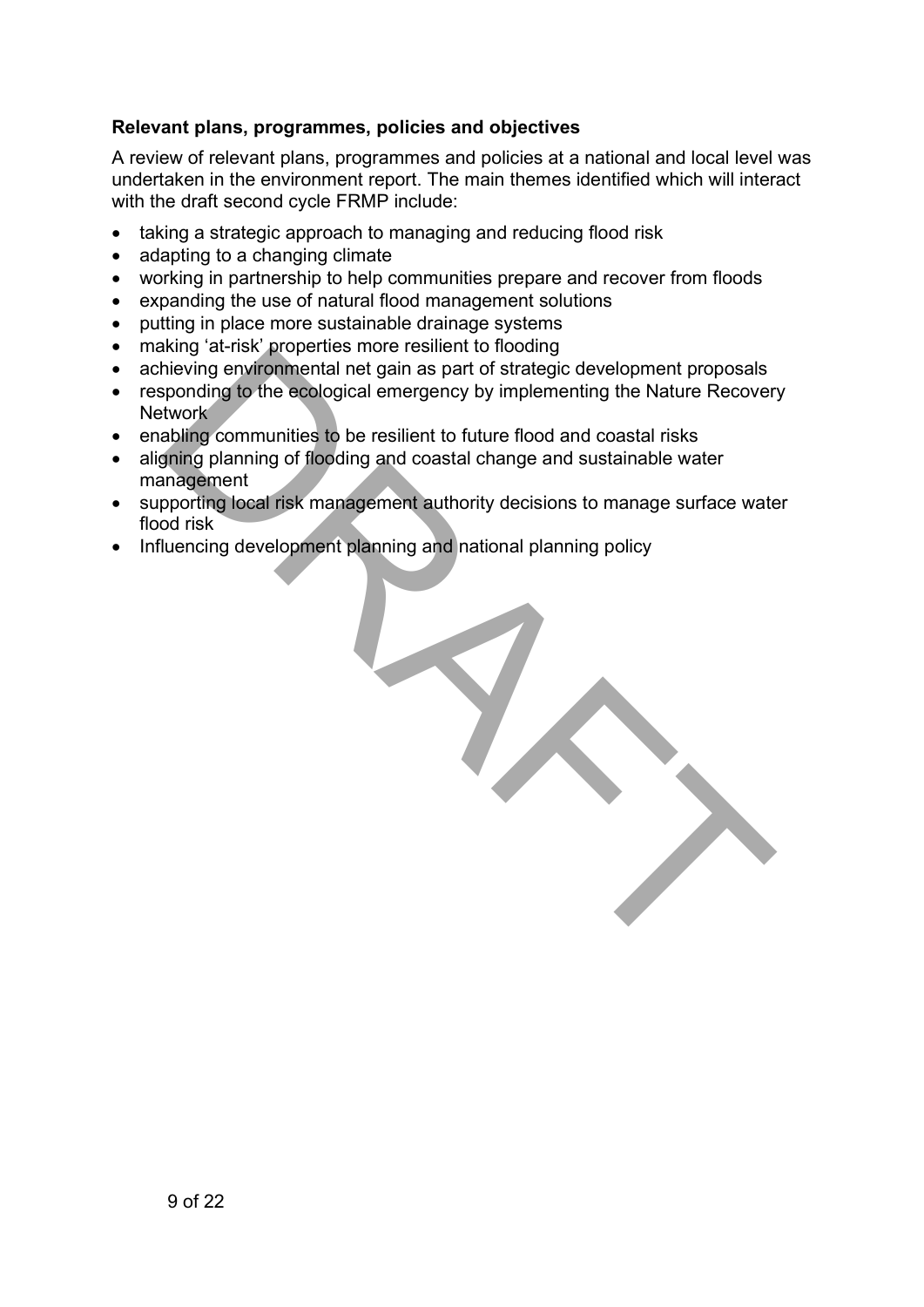# <span id="page-9-0"></span>**Summary of significant environmental effects and mitigation actions and enhancement opportunities**

The assessment undertaken for the draft plan for South West RBD has found that the identified environmental effects are likely to be predominantly positive or neutral. Table 1 sets out the conclusion of the assessment by environmental topic.

| <b>Topic</b>                               | <b>SEA Question</b>                                                                             | <b>Conclusion of Assessment</b>                                                                                                                               |
|--------------------------------------------|-------------------------------------------------------------------------------------------------|---------------------------------------------------------------------------------------------------------------------------------------------------------------|
| Biodiversity, including flora<br>and fauna | Does the plan protect and<br>recover nature?                                                    | Positive - some negative<br>effects at a national level<br>balanced by place-based<br>significantly positive effects                                          |
| Population and human health                | Does the plan improve<br>health, wellbeing and<br>equality?                                     | Significantly positive -<br>ongoing endeavours<br>important to maintain<br>assessment level                                                                   |
| Soil                                       | Does the plan improve and<br>sustain resources?                                                 | Overall neutral – subject to a<br>balance between measures<br>that will have positive and<br>negative effects at the river<br>basin and place-based<br>scales |
| <b>Water</b>                               | Does the plan protect and<br>improve the water<br>environment?                                  | Overall positive - some<br>short-term negative effects<br>felt during construction                                                                            |
| <b>Climatic factors</b>                    | Does the plan help to<br>mitigate and adapt to<br>climate change?                               | Neutral – both positive and<br>neutral effects at the local<br>scale                                                                                          |
| <b>Material assets</b>                     | Does the plan support<br>communities and a<br>prosperous economy?                               | <b>Positive effects - some</b><br>place-based negative effects                                                                                                |
| Cultural heritage                          | Does the plan conserve<br>and enhance the historic<br>environment?                              | Neutral - negative place-<br>based effects dependant on<br>outcomes of heritage<br>baseline assessments                                                       |
| Landscape                                  | Does the plan conserve<br>and enhance landscape<br>and seascape character?                      | Overall neutral – balance of<br>positive and negative effects<br>of local and river basin wide<br>measures                                                    |
| Interrelationships                         | Does the plan have<br>implications for the<br>relationship between the<br>environmental topics? | Yes - neutral effects<br>expected across<br>interrelationships                                                                                                |

#### <span id="page-9-1"></span>**Table 1: Summary of environmental effect by environmental topic**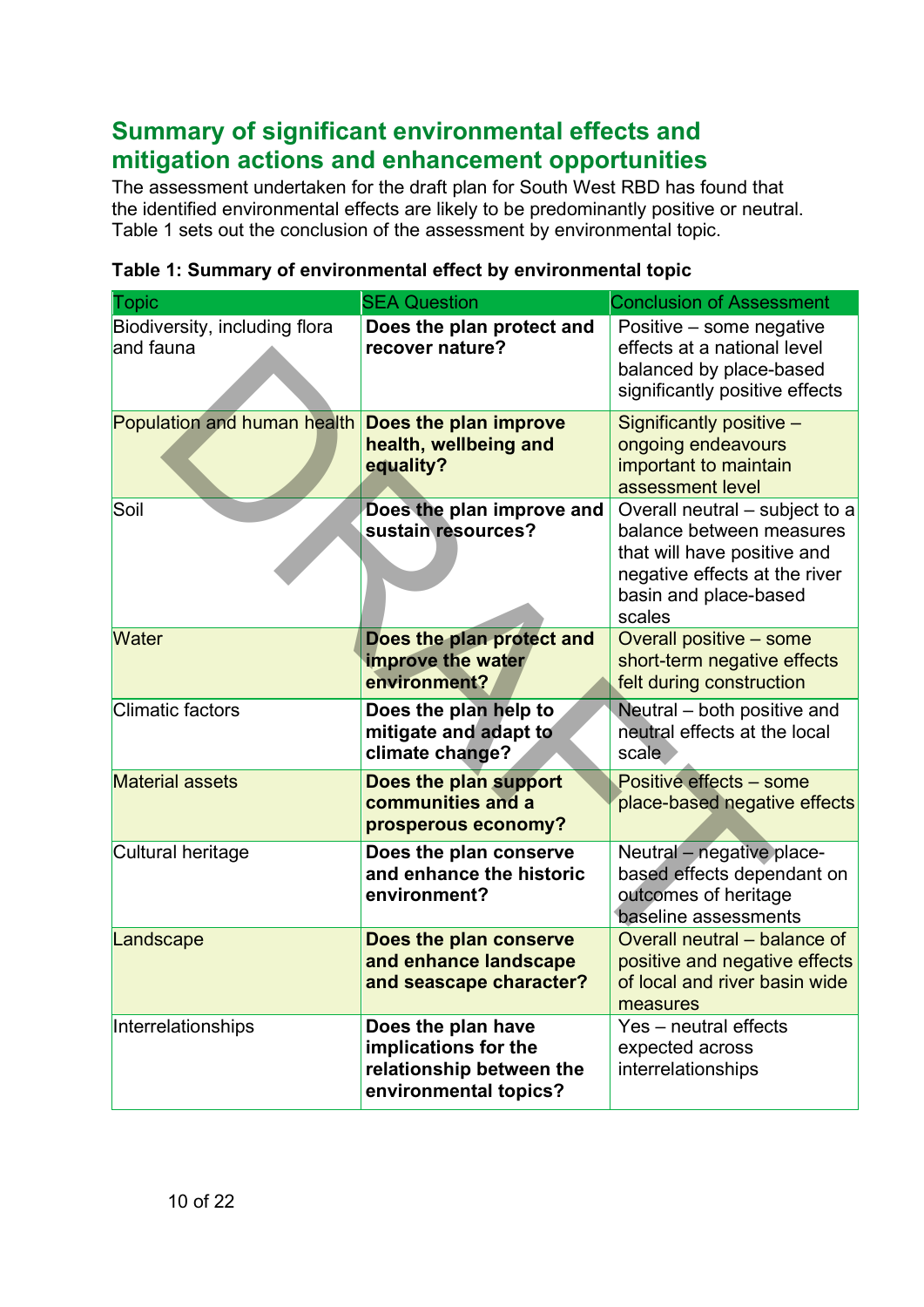#### <span id="page-10-0"></span>**Biodiversity, including flora and fauna**

The assessment of the draft plan identified the draft plan measures are likely to have a positive effect on biodiversity in the RBD.

Protecting and Preventing type measures screened into the detailed assessment that result in positive effects on biodiversity include:

- soil condition improvements
- floodplain reconnection of designated waterbodies
- priority habitat creation and restoration, including intertidal, saltmarsh and peatland
- beach and dune management of designated sites

These measures align with and support national and local strategy and policy to recover nature and deliver biodiversity net gain over the life of the draft plan. They also contribute to climate adaption, carbon sequestration and the conservation of land and seascapes synonymous to the South West RBD.

All measures with positive environmental effects will contribute towards nature recovery by enhancing the quality, extent, diversity or connectivity of habitats between designated spaces. Measures which identify the emerging Nature Recovery Network will form a foundation to creating corridors to species by joining fragmented habitats together. ach and dune management of designated sites<br>
measures align with and support national and local strategy and policy to<br>
measures align with and support national and local strategy and policy to<br>
er nature and deliver biodi

Place-based significantly positive and negative effects on biodiversity will be felt where flood risk activities impact designated spaces of national and international importance. Ongoing management and monitoring of these activities will be increasingly important over the lifetime of the plan.

Preparing and other measures to investigate, assess and develop options for flood risk management will have neutral effects. Indirectly, evidence-based decisions will allow biodiversity specialists to influence how and where environmental enhancements will be implemented through capital delivery.

#### <span id="page-10-1"></span>**Population and human health**

The assessment of the draft plan identified the measures are likely to have significantly positive effects on population and human health in the RBD.

Across South West RBD, measures which provide significant positive benefits and outcomes through the:

- identification of opportunities to increase flood warning systems to ensure resilience and aware communities at risk of flooding
- implementation of schemes to raise the standard of protecting to better protecting people and property
- increase the opportunities to engage with members of the public to raise awareness of flood risk and impacts of climate change
- influence the way in which land manager and utility companies manage flood risk or incidental flood risk
- identification of surface water run-off from agricultural land and improved attenuation and storage of water, helping to reduce flood risk to communities and infrastructure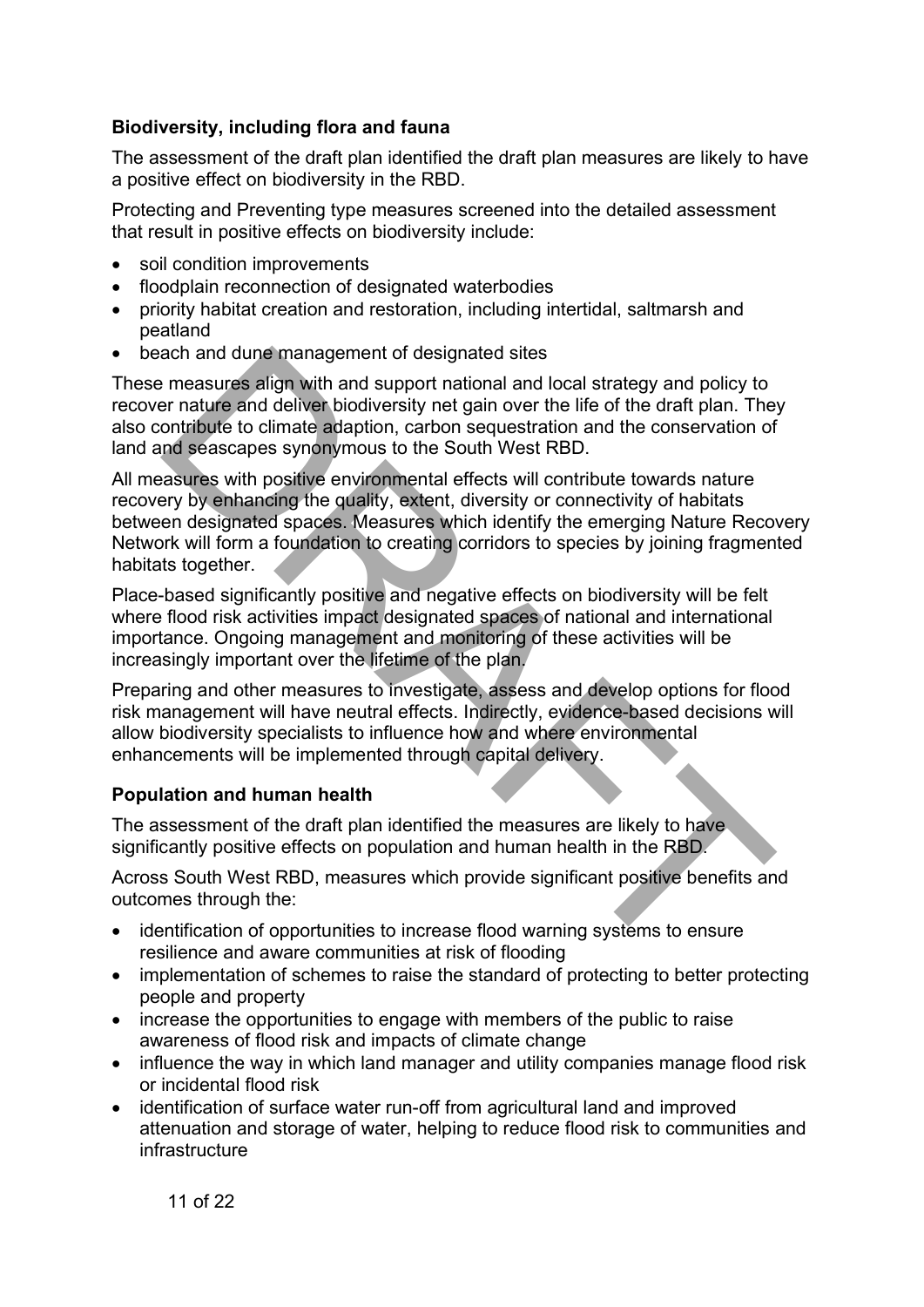- increase the conservation of habitats and species across the unique landscapes of the South West for the enjoyment of local residents and tourists
- agricultural economy in the long term because of improved land management practices which will help to reduce soil erosion and nutrient loss, and long-term in the availability of water for irrigation and livestock. This will also contribute to the delivery of the South West RBMP
- improve health and wellbeing because of enjoyment of the water environment could be realised through early involvement of recreational and leisure interest groups. Opportunities could include improved access to rivers, lakes and the coast, as well as ability to see and hear water
- betterment of water quality people, health and the local economy through a better-quality water environment and improved recreation and leisure opportunities
- opportunities to reduce flood risk, driven by resilient communities, economic growth and regeneration

Emphasis is placed on significantly positive effects where communities are particularly vulnerable in age, connection to surrounding infrastructure like schools, essential shops and emergency services and where flooding effects people's ability to earn a living, like agriculture and transport. ware quality water environment and improved recreation and listeneously with the cuality water environment and improved recreation and leisure<br>portunities to reduce flood risk, driven by resilient communities, economic<br>por

#### <span id="page-11-0"></span>**Soil**

The assessment of the draft plan identified the measures are likely to have mostly neutral effects on soil in the RBD based on a balance of positive localised effects and negative effects in connection to implementing river basin management objectives.

Measures that are likely to have a positive effect on soils across the South West RBD include specific reference to:

- soil condition improvements
- floodplain reconnection of designated waterbodies
- priority habitat creation and restoration, including intertidal, saltmarsh and peatland
- natural flood management (NFM)

Improvements to soil health will play an intrinsic role in bettering the water environment and long-term productivity of agricultural land. These interrelationship benefits are explored in the water, material assets and biodiversity chapters.

#### <span id="page-11-1"></span>**Water**

The assessment of the draft plan identified that measures are likely to have an overall positive on sustainable management of water resources and water quality, and support the delivery of Water Framework Directive objectives across the South West RBD.

Many measures will have neutral effects on water as they do not involve physical activities on the ground. Investigations, modelling, mapping, engagement with communities and flood risk appraisals and assessments will have neutral effects on water quality, water as a resource and the water environment. It is likely these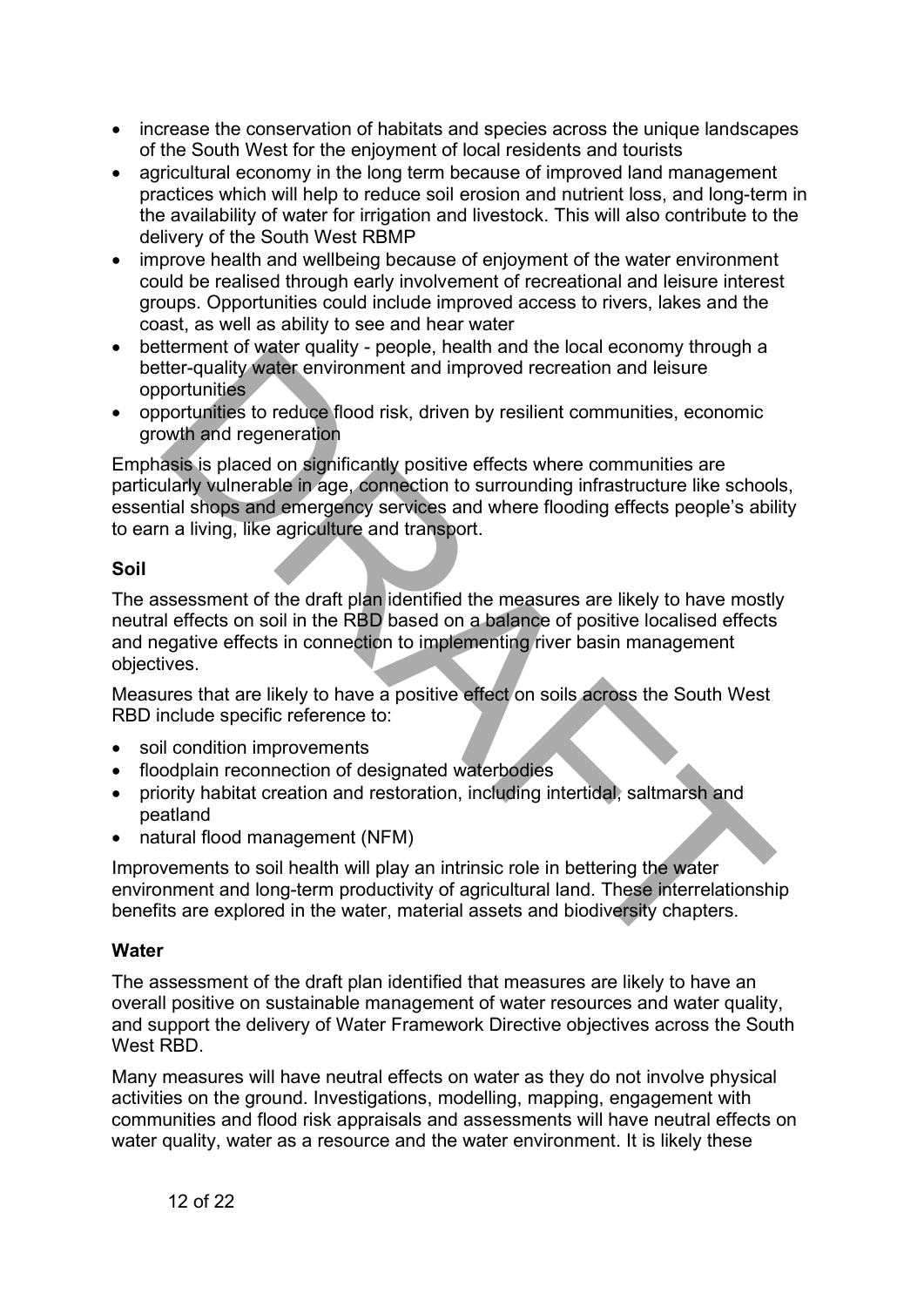measures will align with the actions in the second and future third cycle South West River Basin Management Plan.

In general protecting and preventing type measures that result in physical activities are likely to reduce surface water run-off in rural and urban areas, improve soil condition, and reduce the input of sediments, nutrients and other pollutants into watercourses. Multifunctional schemes will improve this approach by embracing working with natural processes (WWNP) solutions to reduce surface water run-off (such as sustainable drainage systems) and sustain or improve the connection of watercourses with their natural floodplain enabling water storage, infiltration and the natural deposition of sediments. Effects on water quality could be improved by delivering projects which reduce wetland habitat loss and include habitat creation.

Measures to deliver capital projects like new flood risk management schemes are likely to have negative effects on the water environment. During construction direct negative effects like source pollution are avoided using on site best practise. However the implementation of built defences may result in impeding the natural flow of water, reducing the capacity of the floodplain to naturally store water and is likely to hold sediment deposit in unfavourable areas. Continual assessment of these issues is integral to the design decision making process.

The assessment found that there are strong interrelationships between water and biodiversity and landscape. Biodiversity in the South West RBD is often reliant on the quality, extent, diversity or connectivity of water reliant habitats between designated and undesignated spaces. Unique land and seascapes of the RBD make up these designated and undesignated spaces and so there is a strong correlation between an improvement of water habitats and landscapes.

#### <span id="page-12-0"></span>**Climatic factors**

On balance, the assessment of the proposed measures in the draft plan has identified that the draft plan is likely to have a positive to neutral effect on climatic factors.

Protecting measures are likely to involve physical 'on the ground' activities with the potential to have negative effects on supporting adaptation to climate change. If these protecting measures were to progress to implementation there is the potential for negative effects on climate change adaption caused by building new flood infrastructure or improvements to existing infrastructure. This is due to the embodied carbon with engineered solutions and emissions generated during construction activities. These local effects are currently uncertain. It is advised that potential effects on climatic factors be assessed at the project level through environmental assessments as the proposed measures to reduce flood risk develop. ring projects which reduce wetland habitat loss and include habitat creation<br>urs to deliver eapital projects like new flood risk management schemes are<br>to have negative effects like source pollution are avoided using on si

The protecting measures screened into the detailed assessment for the SEA which comprise the delivery of NFM interventions, priority habitat creation or restoration and soil health improvement are likely to make a positive contribution to climate change mitigation.

Preventing and preparing measures which are likely to have a positive effect to climate change adaption include opportunities to improve community resilience to climate change and awareness of impacts of flooding.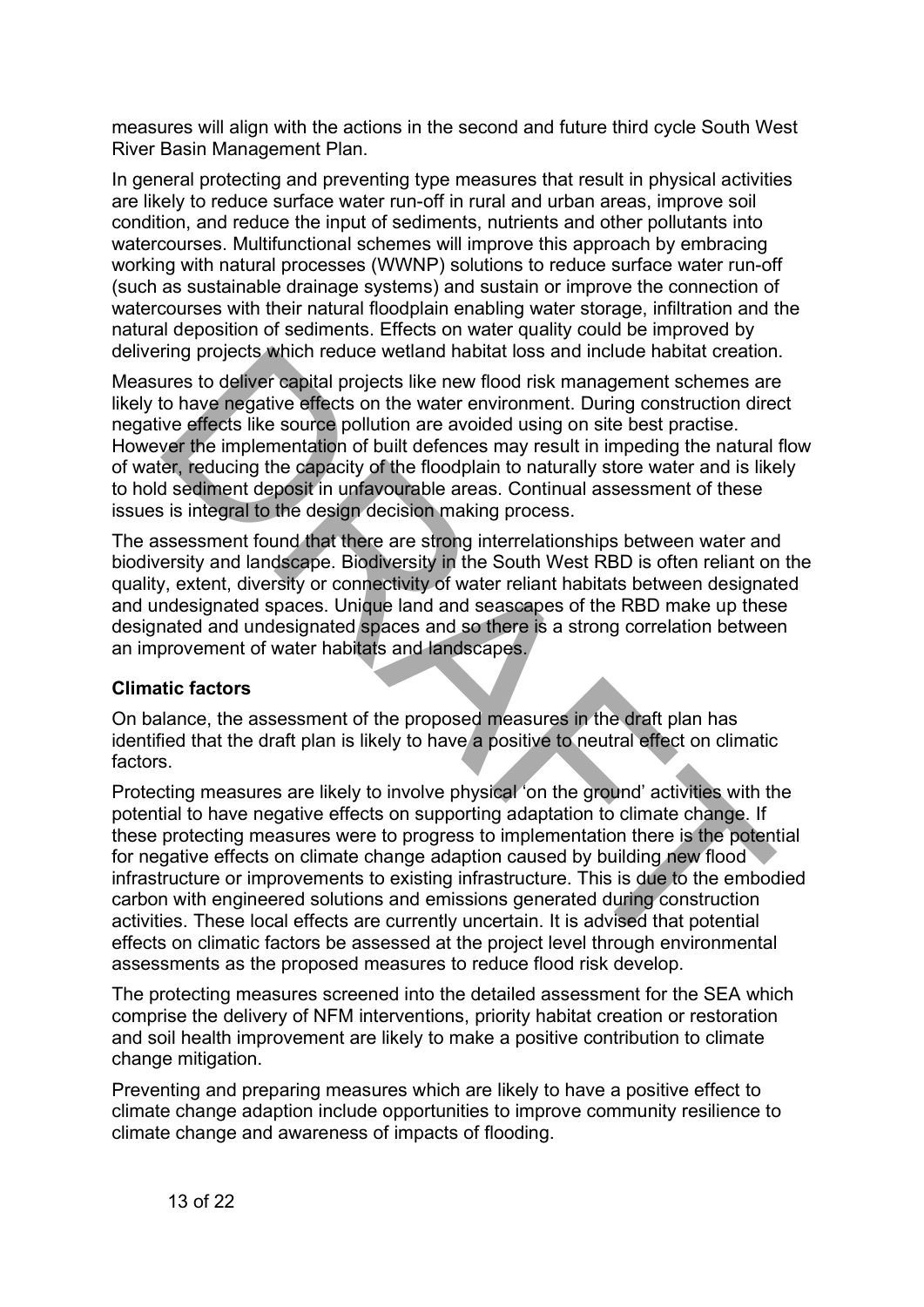Specific RBD-scale measures likely to have a significant positive effect by offering opportunities to manage climate mitigation and adaption includes carbon reduction planning, adaption pathway planning and place-based measures to implement national and local strategies to store or reduce carbon. Examples include:

- by 2027, the Environment Agency will ensure carbon created by managing all sources of flood risk is reduced, offset in line with local carbon reduction plans in Devon, Cornwall and the Isles of Scilly to work towards achieving net zero carbon by 2030 in the South West River Basin District
- by 2023, the Environment Agency will develop a carbon reduction plan in Wessex to identify opportunities and provide a framework to deliver projects that reduce carbon emissions within FCRM and contribute to the Environment Agency 2030 net zero carbon target, in the South West River Basin District
- between 2021 and 2027, the Environment Agency will work with partners to trial a Catchment Market approach in South West England to reduce nutrients to meet water quality and protected sites objectives, and to provide benefits to nature recovery, flood risk, carbon reduction and land management in the South West River Basin District the Environment Agency 20:<br>
the Screen carbot aterget in the Screen Barylin FCRM and contribute to the Environment Agency 20:<br>
threen 2021 and 2027, the Environment Agency will work with partners to tr<br>
threen 2021 and 202
- between 2021 and 2027, the Environment Agency will identify opportunities through a review of Environment Agency maintained assets in South West England to promote environmental enhancements, reduce or store carbon, and reduce maintenance costs in the South West River Basin District

#### <span id="page-13-0"></span>**Material assets**

Material assets include flood risk assets, services, agricultural land as well as infrastructure such as roads and public amenities and blue green infrastructure.

The assessment finds the measures in the South West RBD to have predominantly positive effects on material assets across the RBD.

Protecting and preventing measures across the RBD will protect and improve the resilience of communities to flood risk by improving flood assets and improving the flood risk to critical infrastructure such as roads, emergency services and utilities. Some measures also seek to identify adaptive pathways to ensure blue/green infrastructure is resilient to intensifying flood event and climate change.

Improved attenuation and storage of water, through the implementation of natural flood management solutions and improvements to soil condition will help reduce flood risk to buildings, transport networks and public amenity infrastructure.

Conversely in specific locations where measures result in removal of tidal and fluvial embankments and floodplain reconnection could negatively impact agricultural land by allowing for inundation from fluvial and coastal sources.

#### <span id="page-13-1"></span>**Cultural heritage**

The majority of South West RBD measures will have neutral effects on cultural heritage and archaeology as they do not involve physical activities on the ground. It is implied the general principle of flood prevention seeks to protect and conserve historic buildings from flood damage.

Protecting measures which result in the implementation of physical works on the ground will have negative effects on the cultural heritage. Negative effects can arise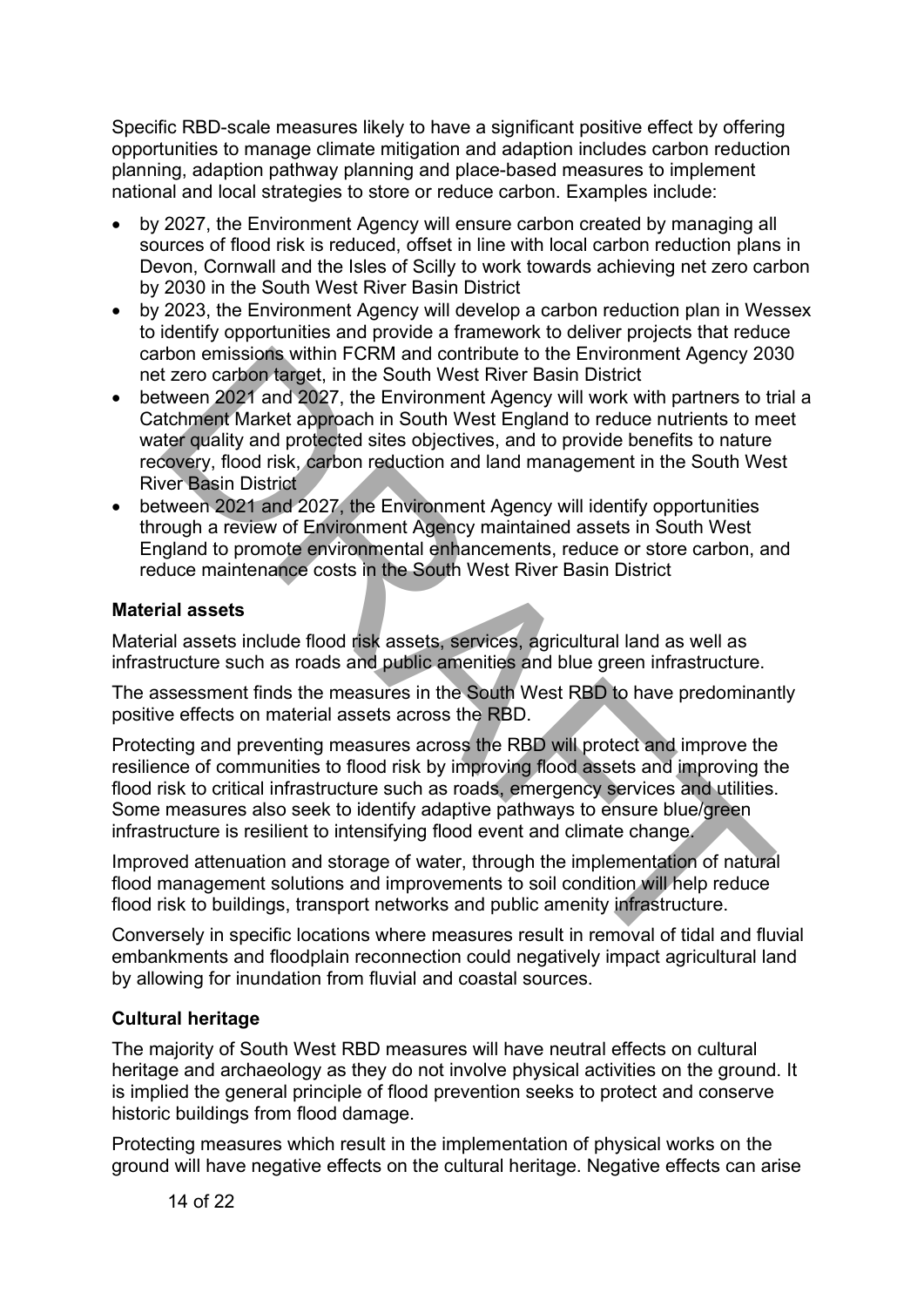from impacts on the setting and character of historic places, or through ground disturbance with potential implications on unrecorded archaeological remains. These effects will be dependent on the historical sensitivity of locations. It is advised that potential effects on the historic environment be assessed at the project level through cultural heritage assessments. A heritage baseline should be established to understand the historic significance of areas to be impacted and to inform mitigation requirements.

Preventing and preparing measures supporting greater awareness, engagement and collaborative working are considered likely to have a long-term positive effect. By increasing awareness of the risk and impacts of flooding and coastal change to cultural heritage, it is envisaged this will inspire owners and occupiers of historic properties and landscape to act to protect and increase resilience.

#### <span id="page-14-0"></span>**Landscape**

South West RBD specific measures that result in physical works on the ground are predominantly protecting and preventing type measures. They will have positive and negative effects on the distinctiveness and character of the varied land and seascapes in the South West RBD, ultimately resulting in neutral effects.

The assessment identified the protecting and preparing measures involving natural flood management, priority habitat restoration, beach and dune management and soil condition improvements will have positive effects on landscape character and distinctiveness.

There is an instance in the Plymouth FRA that explores partnership working to directly influence the effects of flood risk on landscape character:

• by 2024, Plymouth City Council and the Environment Agency will work in partnership to implement the Green Minds Policy and assess opportunities to align surface water storage and green landscapes in Plymouth to provide both flood risk management, ecological and user benefits in the Plymouth, South West Flood Risk Area al heritage, it is envisaged this will inspire owners and occupiers of historic<br>
scape<br>
of the sand landscape to act to protect and increase resilience.<br>
West RBD specific measures that result in physical works on the grou

Landscape change resulting from the creation or adaption of existing infrastructure and flood risk assets can result in a loss of landscape features that contribute to the character of a place, and its use by people. It is expected that in these instances, mitigation and management can be used to reduce the risk of effect on landscape character and use by people.

#### <span id="page-14-1"></span>**The significant environmental effects of national measures**

On balance the national measures in the plan are assessed as having significant positive effects on population and human health, with effects on biodiversity assessed as potentially negative and all other environmental issues assessed as neutral.

The assessment recognises the potential for individual national measures to have positive or negative environmental effects as described in the sections above. The actual environmental effects will depend on the nature and extent of the actions that arise from the national measures and local environmental conditions.

Given the widely acknowledged global climate and nature emergencies, environmental issues are increasingly important in a strategic context. It is therefore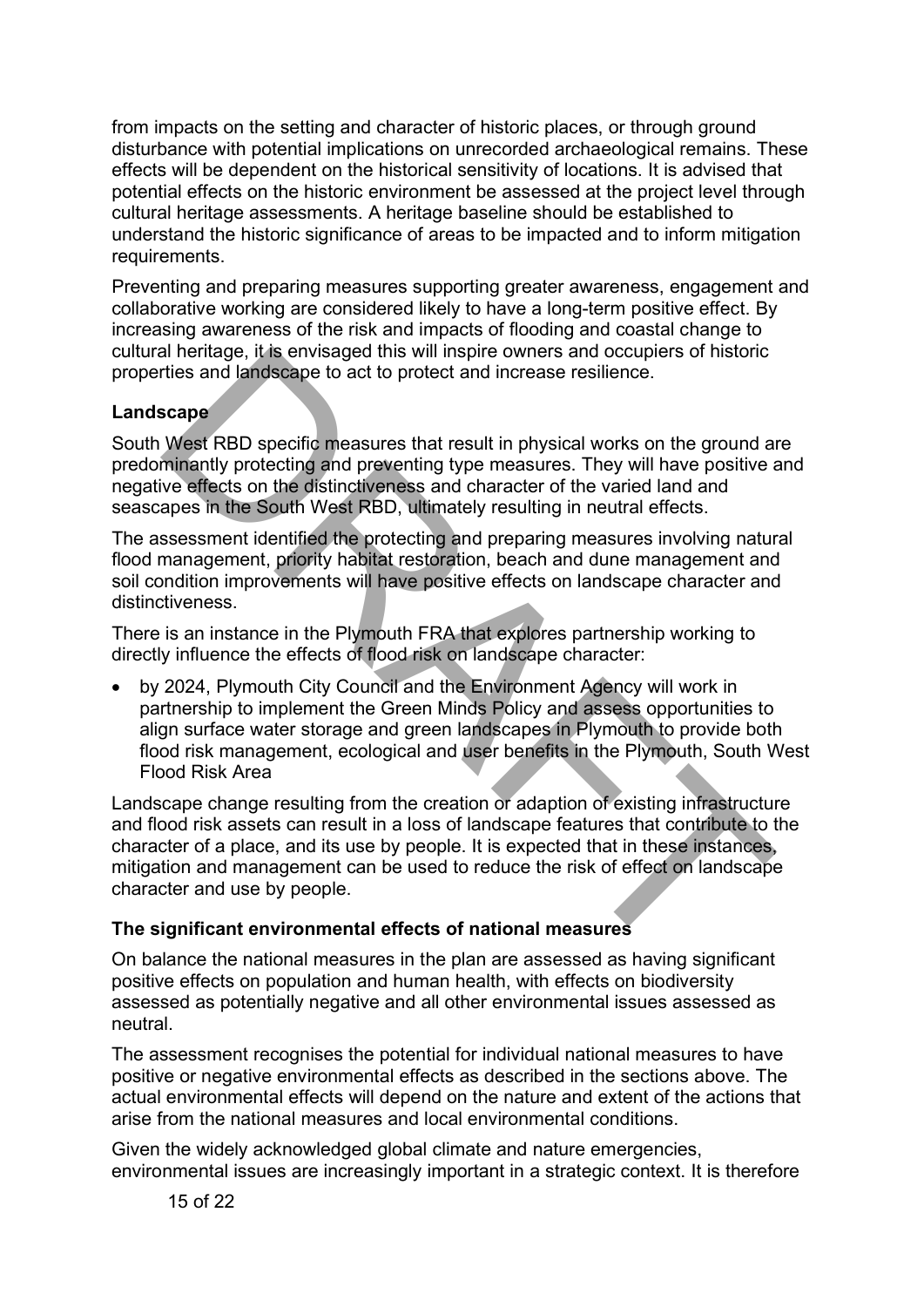important that national measures are actively implemented in a way that gives due consideration to their environmental consequences. The Environment Agency's wellestablished approach to assessing and managing environmental risk and opportunity at a programme and project level will play an important role in minimising negative effects and maximising positive effects from these actions as they are implemented. It is anticipated that lead local flood authorities (LLFAs) will have similar controls in place.

The balance of negative and positive effects associated with national measures is likely to skew more strongly towards positive over the duration of the plan as the Environment Agency and LLFAs make progress towards net zero carbon and environmental net gain targets and as nature first ways of working are embedded in standard practices.

#### <span id="page-15-0"></span>**The significant environmental effects of collections of measures in key locations**

Delivery of nature-based solutions in rural and urban catchments has considerable potential to deliver significant positive effects on the environment, for example by delivering nature recovery actions, enhancing landscape character and improving water quality and biodiversity, thereby also significantly benefitting population and human health. The measures also have the potential for significant positive effects on population and human health due to reduction of flood risk to property and infrastructure like road networks and essential services. There is also the potential to improve the health and wellbeing of communities from local biodiversity enhancements and access to improved landscapes and water environments. nmental net gain targets and as nature first ways of working are embedded<br>
and practices.<br> **Significant environmental effects of collections of measures in key<br>
sons<br>
Significant environmental effects of collections of mea** 

The delivery of natural flood management interventions in the rural and urban catchments can also deliver positive impacts on soil, water and landscape. Soil health improvements and the reduction of sediment run-off from farmland will have positive effects on material assets by protecting and conserving agricultural land, and on the water environment by supporting delivery of WFD objectives.

The investigation of options requires a heritage baseline to understand the historic significance of areas to be impacted. Landscape or visual effects should also be considered during the investigation of options, as well as opportunities to enhance recreation, amenity and public realm. These measures will also need to consider the nature conservation designations, heritage structures and potential buried archaeology.

The delivery of flood defences and maintenance of existing flood defence structures in urban settings are likely to deliver positive impacts on material assets, and most importantly population and human health.

Investment in flood warning systems and upgrades of telemetry and gauging, particularly within FRAs, will have a significant effect on mental health and wellbeing of local communities most at risk of flooding.

Activities to raise public awareness will also contribute positive effects on population and human health, aligning with the long-term ambitions of the National FCRM Strategy to create a nation ready to respond and adapt to flooding and coastal change.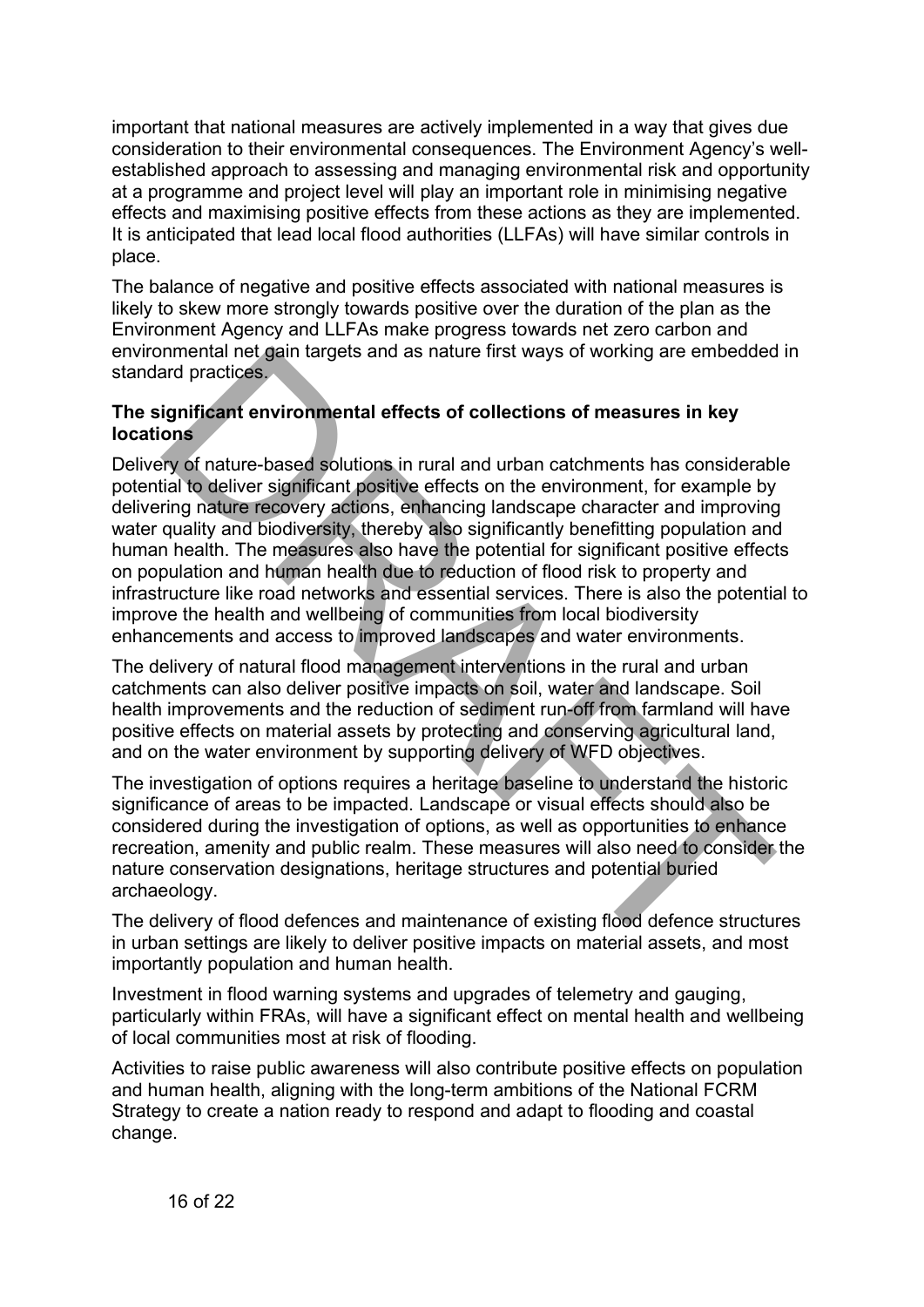#### <span id="page-16-0"></span>**The significant environmental effects of different types of measures**

Protecting measures in the draft plan consist the largest category of works across the South West RBD. The measures have a range of effects on the environmental topics, dependant on scale and location of physical interventions which will have both positive and negative effects across the environmental topics.

Preventing measures in the South West RBD draft plan that have the potential to affect the environmental topics during the lifetime of the plan include:

- measures to remove or relocate receptors to lower flood risk areas
- measures to adapt receptors such as buildings and infrastructure to reduce the consequence of flooding

These measures involve physical works on the ground and contributes to the ongoing management of flood risk from rivers and sea in Flood Risk Areas and the SLM strategic area. The environmental effects of these measures are widespread and depend on the scale and location of the intervention. It is likely they will have positive and negative effects on biodiversity, population, water, cultural heritage and landscape at the local level. Detailed assessment of the individual measures with these subtypes of work concludes that mitigation and management will influence the final local effect of the measure. It is unlikely these measures will have an RBD scale effects individually. nsequence of itooding<br>
measures involve physical works on the ground and contributes to the<br>
measures involve physical works on the ground and contributes to the<br>
groman gement of flood risk from rivers and sea in Flood Ri

There is an even spread of preparing measures across the different measure scales, including those based at FRA, management catchment and RBD level. The type of work across the scales mainly focuses on flood warning and forecasting, and public awareness measures. They have a significantly positive impact on population and human and neutral effects for the remaining environmental topics.

Other measures at the RBD level will have significantly positive impacts on raising the awareness and implementation of nature-based solutions to flood events, allowing for the sharing of information and experiences across the country. National measures align closely with measures categorised under 'other'.

The majority of protecting type measures in the draft plan were screened out of the detailed assessment for the SEA as there is insufficient information on the location, scale and design of the measures, or they are measures brought forward from the previous cycle FRMP. As a result potential environmental effects will depend on the environmental sensitivities of the local area likely to be affected. For the topic of cultural heritage, the assessment identified that protecting measures will require a heritage baseline to be established to understand the historic significance of areas to be impacted.

#### <span id="page-16-1"></span>**The significant environmental effects of the draft plan overall**

The assessment undertaken for the draft plan for South West RBD has found that the identified environmental effects are likely to be predominantly positive or neutral.

The assessment has identified significant positive effects in relation to population and human health. This reflects the inherent nature of the flood risk management for the benefit of people and property. Measures of this nature supports national FCRM strategy to adapt communities to climate change as well as local government strategies to ensure economic growth and sustainable communities.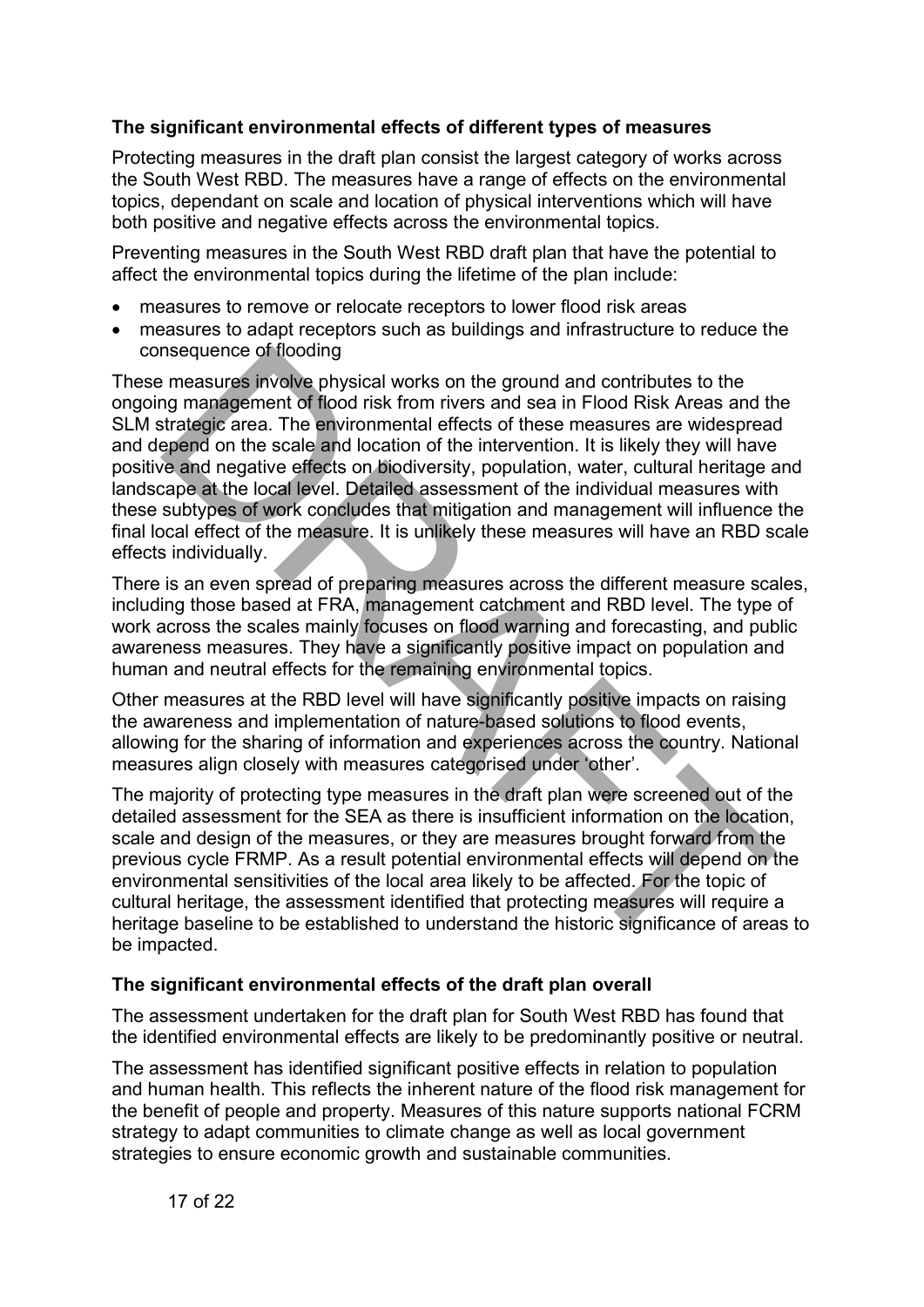Increasingly measures in the FRMP also demonstrate commitment to improving the natural environment for the benefit of flood risk management and consequently biodiversity, water, landscape and soil receptors. This supports national and local plans, policies and strategies to recover nature and mitigate for climate change.

#### <span id="page-17-0"></span>**Mitigation actions and enhancement opportunities**

The assessment process for the SEA of the draft plan has identified mitigation actions and enhancement opportunities relevant to each environmental topic. These identified opportunities to enhance the positive and mitigate any negative environmental effects are described in sections 5.1 to 5.8 by each environmental topic.

The mitigation actions include further studies and environmental assessments that should be undertaken at subsequent stages, such as at the project level and during scheme design.

As measures progress through to delivery, it is recommended that the following mitigation actions be incorporated and applied to the project planning, design and construction stages, as relevant:

- adoption of the mitigation hierarchy principle as a design principle during development of protecting measures, with avoidance of areas of environmental sensitivity as far as possible
- investigation of flood risk management schemes to undertake environmental impact assessments at the project level, where required, for potential significant effects and to identify scheme specific mitigation
- a heritage baseline should be prepared for protecting measures involving physical 'on the ground' activities to inform the historic significance of areas to be impacted
- assessment of potential effects on landscape character and visual amenity should be undertaken as part of the project level environmental assessment and inform mitigation requirements. Townscape character assessment should also be considered when developing proposals in urban areas ilitigation actions include further studies and environmental assessments that<br>the undertaken at subsequent stages, such as at the project level and duri<br>e design.<br>assures progress through to delivery, it is recommended th
- a Water Framework Directive (WFD) assessment should be undertaken for Protecting measures, where required, to demonstrate compliance with the WFD objectives at a water body scale
- RMAs and partners to support the delivery of environmental net gain in local places for new flood risk management measures
- RMAs to identify a target to achieve biodiversity net gain (BNG) for measures involving loss of habitat. There will be a requirement for all schemes through development, meeting the mandatory 10% gain under the NPPF (following assent of the Environment Bill)
- RMAs to demonstrate consideration of sustainable solutions during investigation of flood risk management measures at the project level (including use of the carbon reduction hierarchy to drive carbon reduction)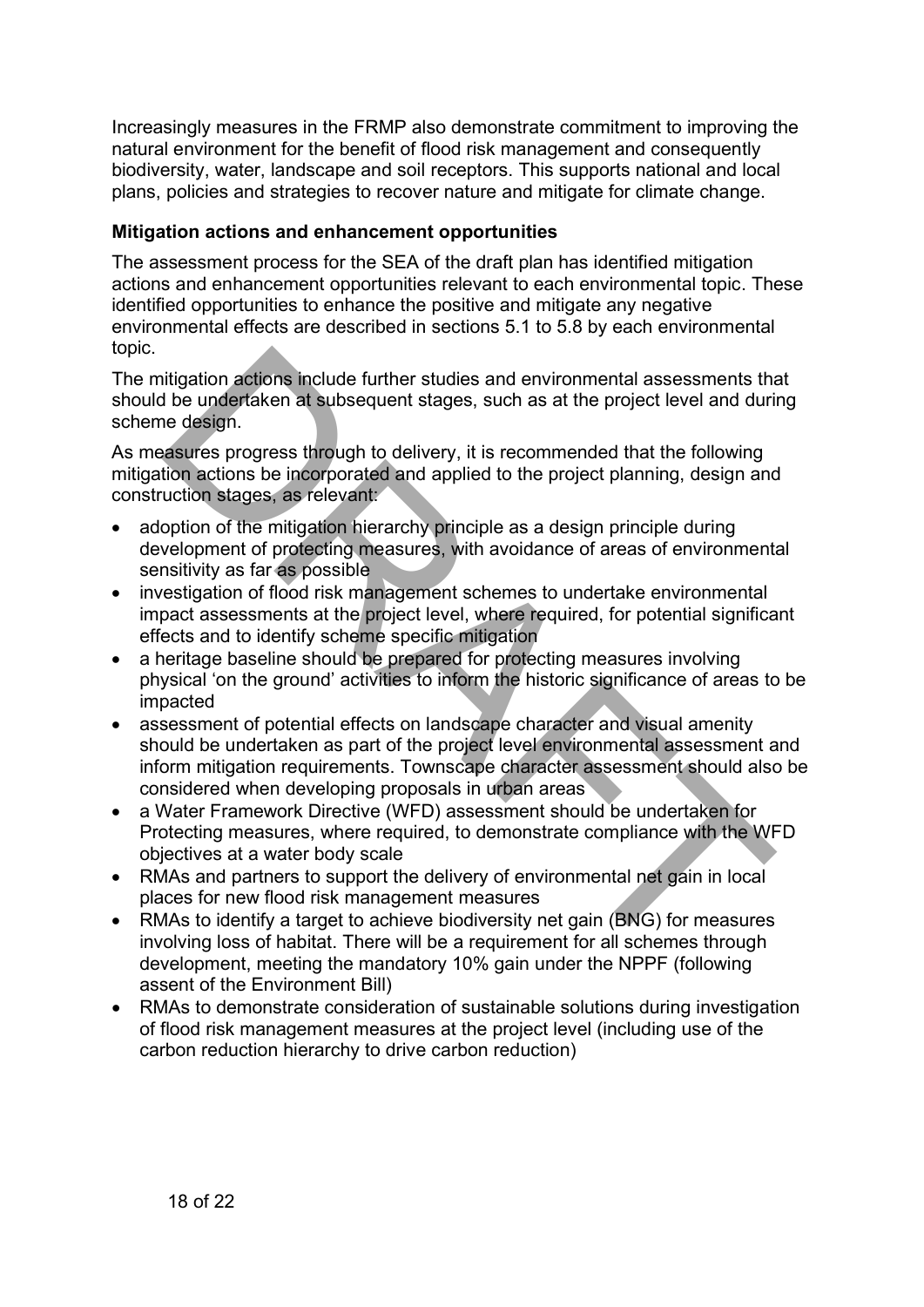#### <span id="page-18-0"></span>**Cumulative effects of the interactions between the draft plan and other relevant policies, plans and programmes**

An assessment of the key potential cumulative effects of the interactions between the draft plan and other relevant policies, plans and programmes has been undertaken for the SEA. This assessment included consideration of potential interactions with other major proposals and strategies relevant at the RBD scale.

Policies, plans and programmes identified include:

- River Basin Management Plan for the South West RBD cycle 2
- South Devon and Dorset SMP
- Cornwall and Isles of Scilly SMP
- North Devon and Somerset SMP
- South West Water Resource Management Plan 2019
- Local Flood Risk management plans (various by local authorities)
- Local authority driven responses to Biodiversity Action Plans like the Dorset Biodiversity Strategy and Cornwall 'Planning for Biodiversity' Guide 2018

The cumulative assessment concluded that the interaction between PPPs and the draft plan will be predominantly positive for biodiversity, population, landscape and water. There will be positive to significantly positive effects on climate adaption.

Several measures in the draft plan will facilitate a collaborative approach in the development of:

- an adaptive pathway plan in the RBD to deliver solutions for climate resilience. It is envisaged that this strategic planning and partnership working approach would mitigate any significant cumulative effects from the protecting measures or actions taken forward across the RBD imvall and Isles of Scilly SMP<br>the Devon and Senerate MP<br>uth Devon and Somerate MP<br>cal Flood Risk management plans (various by local authorities)<br>cal Flood Risk management plans (various by local authorities)<br>cal authority
- hold the line and management realignment by assessing the risks associated with coastal processes and helps reduce these risks to people and the developed, historic and natural environments
- creating and restoring priority water-based habitats which will slow the flow and storage water in upper catchments and create space for intertidal habitats along the coast

### <span id="page-18-1"></span>**Proposed monitoring**

A detailed summary of proposed monitoring and the sources of monitoring information is found in section 7 of the environmental report.

The proposed monitoring indicators are biodiversity, population and human health, climatic factors and material assets. Recommendations are linked to existing monitoring programmes and arrangements, where possible, to be practical and costeffective.

Significant effects of the plan will be monitored by evidence of activity by the Environment Agency through its commitment to the second cycle FRMP measures. The second cycle FRMP includes measures which reference to specific monitoring activities. Monitoring activities contribute to the overall effectiveness of the measures, with particular focus on how flood risk is impacted by climate change.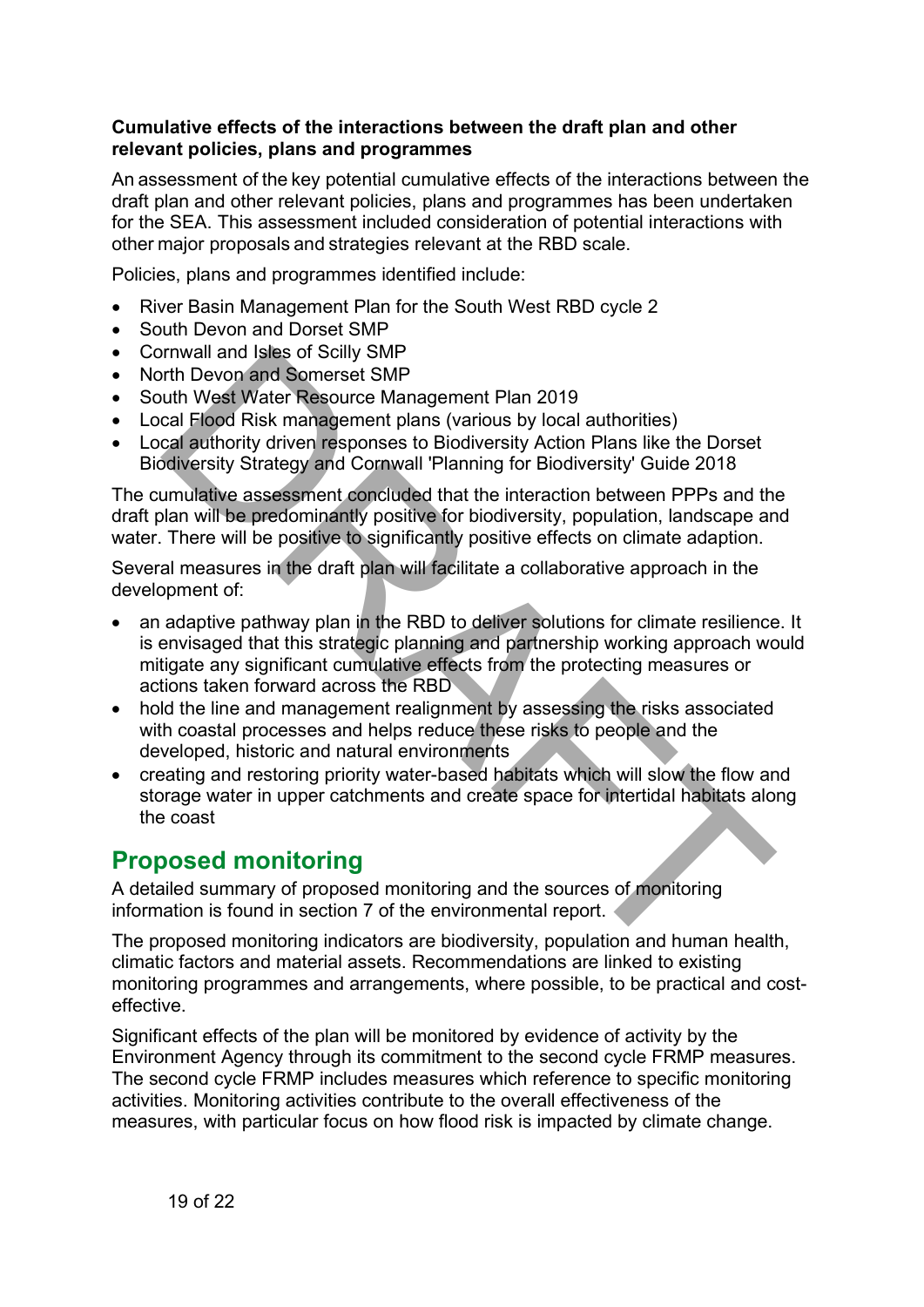Examples include:

- measuring the effectiveness of flood warning systems across the RBD to meet future operational, warning and forecasting requirements
- the ongoing South West Regional Coastal Monitoring Programme (CMP) and Dorset Coastal Engineering Partnership CMP to deliver beach erosion monitoring, post storm damage surveys and hydrodynamic monitoring in South West England to ensure a consistent approach to long term coastal process monitoring
- evidence to support the development of shoreline management plans, coastal defence strategies and the operational management of coastal erosion and flood defence in the South West RBD
- the ongoing South West Regional CMP and Dorset Coastal Engineering Partnership CMP to deliver topographic monitoring and habitat mapping in South West England to provide evidence for biodiversity net gain decision making, promote nature-based solutions and coastal management decisions
- manage impacts of existing beaver populations where there are impacts to flood risk management activities in South West England to manage and mitigate the interaction of beavers with flood risk maintenance activities and infrastructure
- implement a system for monitoring, recording and sharing information on flooding in various FRAs and Management Catchments across the South West RBD
- the proposals for monitoring will be finalised in conjunction with the preparation of the final second cycle FRMP. Where a measure identified capital project or programme delivery, the effects of the measure will be monitored according to the environmental action or monitoring plans agreed at delivery fence in the South West RBD<br>
be ongoing South West Repond CMP and Dorset Coastal Engineering<br>
infunciship CMP to deliver topographic monitoring and habitat mapping in So<br>
strivenship CMP to deliver topographic monitoring a

### <span id="page-19-0"></span>**Next steps**

The draft second cycle FRMP sets out how we'll continue to develop and finalise the plan while considering responses to this consultation. As the plan evolves, we'll consider any implications this might have for effects on the environment as part of our SEA requirements.

A statement of environmental particulars will be published alongside the final plan. This will be accompanied by a statement of environmental particulars.

The statement of environmental particulars will provide:

- a summary of how environmental considerations have been integrated into the final FRMP
- a summary of how consultation responses to the draft FRMP and environmental report have been considered
- a summary of how the final plan has changed since the draft FRMP
- what the above means in terms of changes to the environmental effects that were reported in the environmental report
- the reasons for choosing the final FRMP as adopted whilst considering reasonable alternatives
- the measures to be adopted to monitor the environmental effects of the FRMP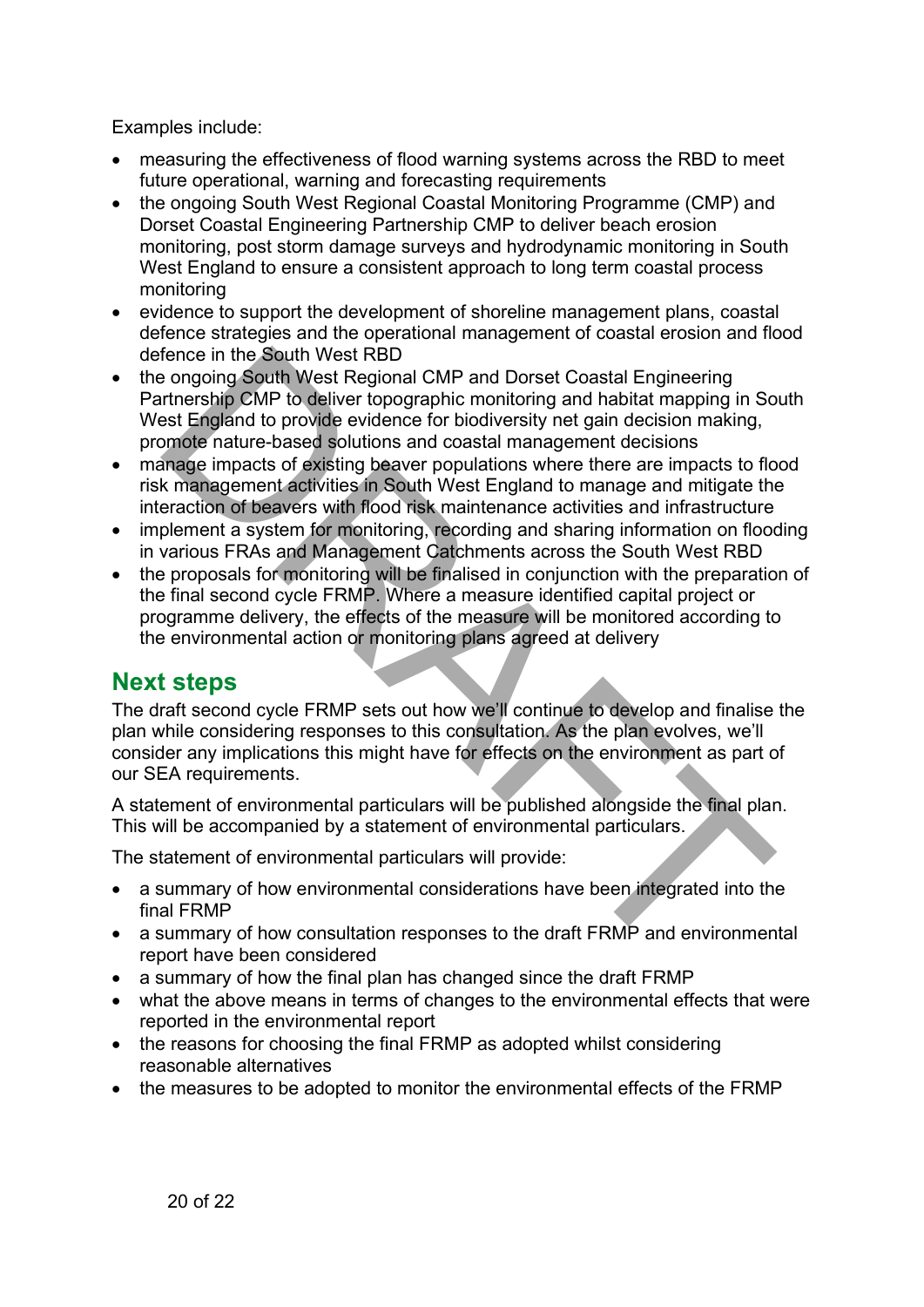# <span id="page-20-0"></span>**This consultation**

#### <span id="page-20-1"></span>**Who we are consulting**

We've prepared this environmental report to consult with interested parties, in particular the statutory SEA consultation bodies, on the results of the SEA process. In England the SEA consultation bodies are: Natural England, Historic England and the Environment Agency. We're also consulting with the Marine Management Organisation.

#### <span id="page-20-2"></span>**How we are communicating our results**

We've published this non-technical summary alongside an environmental report and the draft second cycle FRMP for consultation.

The environmental report sets out the results of the SEA. It:

- provides information on the current condition of the environmental topics that the draft second cycle FRMP could affect
- outlines how the plans and programmes we've reviewed could affect the draft second cycle FRMP
- provides a commentary on how we've integrated the SEA with the development of the draft second cycle FRMP and how it's influenced it
- sets out the strategic options that we've evaluated and the reasons for the selection of the proposed approach
- sets out the environmental effects of the draft second cycle FRMP
- suggests additional mitigation or management actions to improve the environmental outcomes further
- provides a description of the monitoring proposed to identify any unforeseen adverse effects

This environmental report will be available for comment with the draft second cycle FRMP.

This non-technical summary provides an accessible summary of the information included within the environmental report.

We'll use any comments and information we've received to update the draft second cycle FRMP and reconsider our assessment of the environmental effects.

Once the plan's adopted, we'll publish a post-adoption statement (an advertisement), stating where the public can view the adopted plan and its environmental report. We'll also document an explanation of how the environment has been considered throughout the plan-making process in a statement of environmental particulars. is published this non-technical summary alongside an environmental report<br>aft second cycle FRMP for consultation.<br>This promation entits of the SEA. It:<br>the movimental report sets out the results of the SEA. It:<br>avivates in

This will include:

- how environmental considerations have been integrated into the plan
- how the environmental report and consultation responses have been considered
- the reasons for choosing the plan as adopted considering other reasonable alternatives from the SEA
- the measures to be taken to monitor the significant environmental effects of implementing the plan